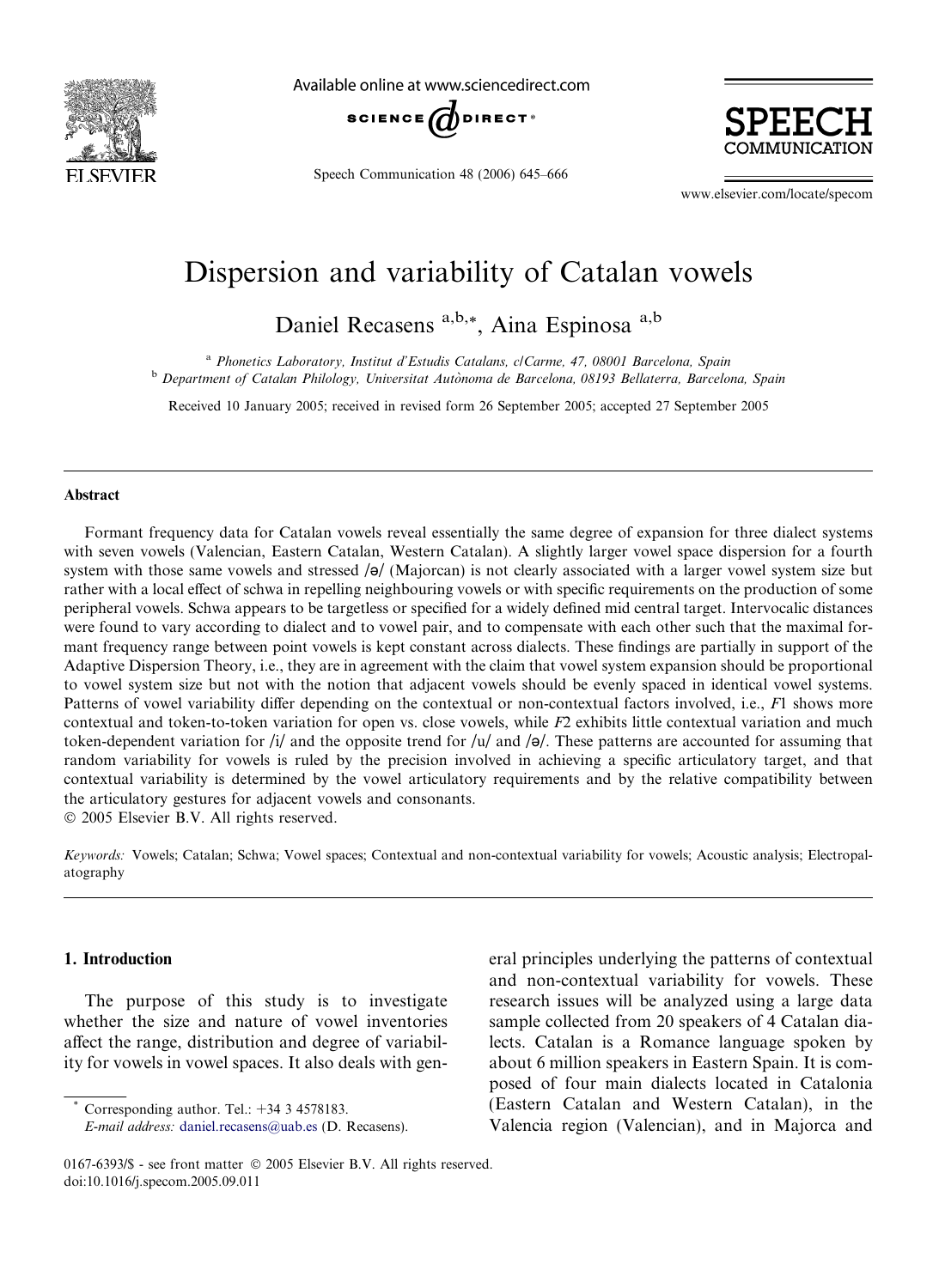the other Balearic islands (Majorcan). All four dialects share the same vowel system, i.e.,  $/i$ , e,  $\varepsilon$ ,  $a$ ,  $b$ ,  $c$ , u/, and Majorcan Catalan has the additional vowel phoneme  $\sqrt{\theta}$ .

## 1.1. Acoustic ranges and distances in vowel spaces

The Adaptive Dispersion Theory makes two significant predictions regarding vowel dispersion in vowel systems. A prediction on vowel space dispersion states that the frequency range between point vowels ought to keep a positive relationship with vowel system size, i.e., the maximal range between peripheral vowels should increase with an increase in the number of vowels in the vowel inventory [\(Lilj](#page-21-0)[encrants and Lindblom, 1972\)](#page-21-0). Moreover, an increase in the number of vowels should not only cause the distance between point vowels to increase but also the overall vowel system to expand [\(Brad](#page-20-0)[low et al., 1996\)](#page-20-0). Another prediction is related to distinctiveness of individual contrasts. It predicts that adjacent vowels ought to be roughly equidistant in identical vowel systems while becoming less distinct as the number of vowels in the vowel inventory becomes larger [\(Flemming, 2002](#page-20-0)).

Studies from the literature provide contradictory evidence for the vowel space dispersion hypothesis. A trend for larger vowel inventories such as German (14 vowels) and American English (11) to display a more peripheral vowel location than smaller vowel inventories such as Greek (5) has been reported to occur for point vowels /i, a, u/ ([Jongman et al.,](#page-21-0) [1989](#page-21-0)). Other studies have found this relationship not to hold however. Thus, it has been pointed out that the area of the  $F1 \times F2$  space covered by /i, e, a, o/ may be roughly the same in English, Spanish and Greek in spite of the fact that the former language has 11 vowel contrasts while the two latter ones have 5 vowels ([Bradlow, 1995](#page-20-0)). Moreover, a comparison among 28 vowel systems of different sizes indicates that the distance between point vowels does not increase unless the language under analysis has more than 8 vowels or so [\(Livjn, 2000](#page-21-0)). Vowel dispersion appears to depend on speech intelligibility ([Bradlow et al., 1996; Moon and Lindb](#page-20-0)[lom, 1994\)](#page-20-0) and lexical difficulty [\(Munson and](#page-21-0) [Solomon, 2004\)](#page-21-0) rather than on vowel system size.

There is also some evidence from the literature that the acoustic distance between adjacent vowels does not keep a strict relationship with vowel system size which renders a strong version of the Adaptive Dispersion Theory dubious.

A possible outcome is for languages with different vowel system sizes to exhibit similar formant frequency intervals between adjacent vowels (rather than for larger systems to exhibit shorter distances than less crowded ones). An interesting scenario occurs when all vowels in one language are shifted towards the same  $F1 \times F2$  region with respect to the vowels of another language such that the two languages may be said to differ in base of articulation. Some support for this possibility comes from data indicating that, while  $F2$  of the vowels  $/i$ , e, o,  $u/$  varies in the progression English > Span $ish > Greek$ , the F2 distance between them is highly similar in all three languages [\(Bradlow, 1995\)](#page-20-0).

Contrary to the intervowel distance hypothesis, the acoustic contrast between two adjacent vowels may be larger or smaller due to historical or phonological reasons rather than to the number of vowel phonemes in the language. This may be so since a given vowel may exhibit quite different formant frequencies in two languages. A clear example occurs in the five-vowel systems of Japanese and Spanish: a more anterior location for  $\frac{1}{u}$  in Japanese than in Spanish causes the /i-u/ distance to be shorter in the former language vs. the latter (Papcun, [1976; Keating and Huffman, 1984](#page-21-0)). Also, the acoustic difference between /i/ and /y/ may be larger in German than in Swedish since  $/y/$  is especially low in the former language, and (mid) high and (mid) low vowels may differ in height in the seven-vowel systems of Italian and Yoruba [\(Disner, 1983](#page-20-0)). Acoustic differences for specific vowels have also been reported to occur between dialects of a given language (see Godinez, 1978 for Spanish and [Koop](#page-21-0)[mans-van Beinum, 1973](#page-21-0) for Dutch).

Within this theoretical framework, this paper will test the two hypotheses presented above for the vowel systems of four Catalan dialects, i.e., Eastern, Western, Majorcan and Valencian, sharing essentially the same basic seven vowel phonemes /i, e,  $\varepsilon$ ,  $a$ ,  $b$ ,  $c$ ,  $u$ . The expected outcome is that all four Catalan dialects should show comparable degrees of vowel system expansion, and similar acoustic distances between point vowels (i.e., /i, a, u/) and between adjacent vowels (e.g., /i-e/, /e- $\varepsilon$ /, / $\varepsilon$ -a/ and so on). In case that dialects differ with respect to vowel spacing, it is worth investigating whether these differences should be attributed to base of articulation or to the location of specific vowels within the vowel space. In testing the Adaptive Dispersion Theory, it should be kept in mind that vowel contrasts ought to be better specified by  $F1$ , a major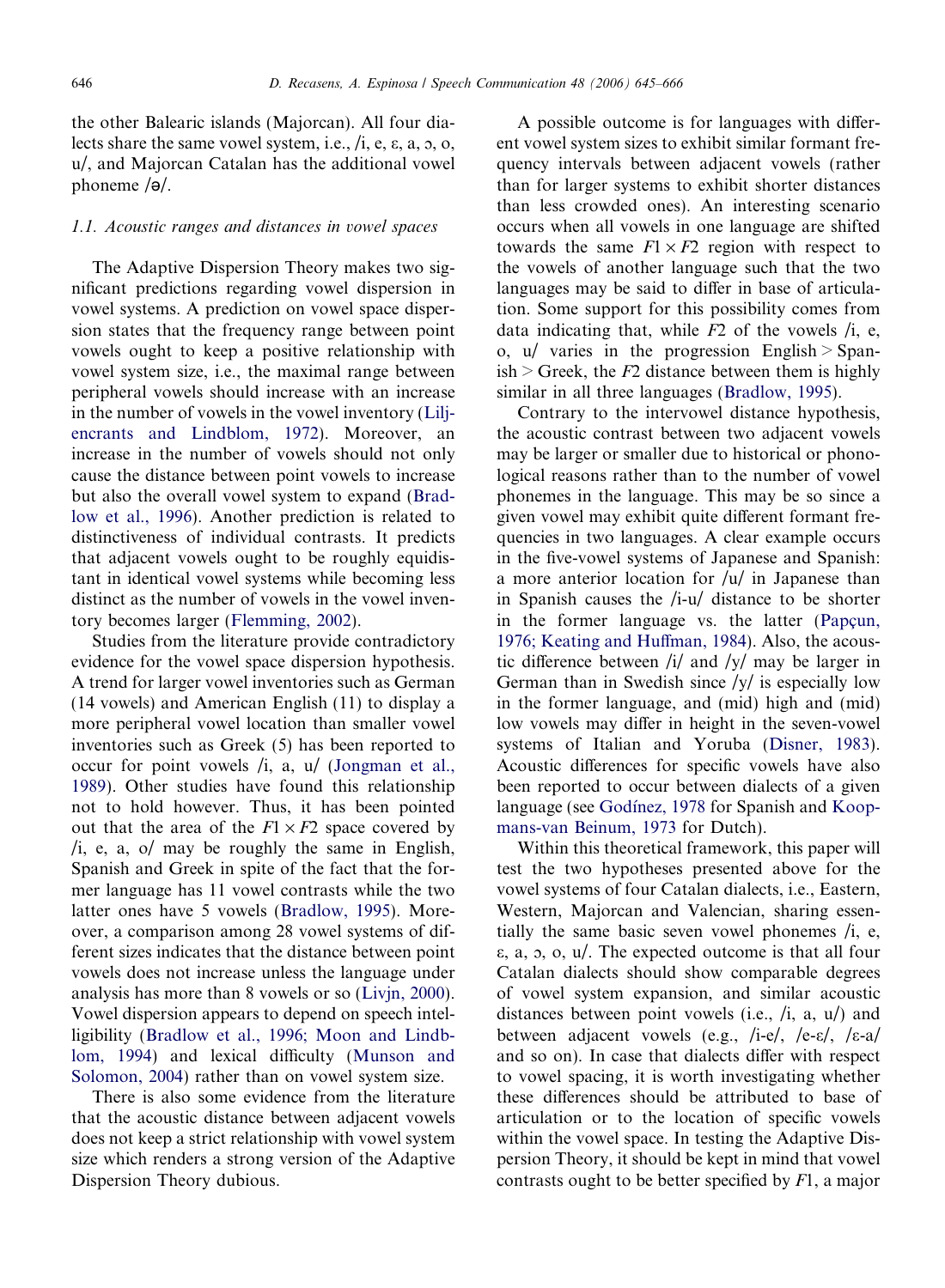<span id="page-2-0"></span>correlate of articulatory opening and intensity, rather than by F2 which is related mainly to tongue fronting and rounding ([Lindblom, 1986](#page-21-0)).

There is some evidence for dialect-dependent differences in mid and low vowel production in Catalan. Thus, preliminary data suggest that mid vowels are more open and /a/ is more close and more anterior in Majorcan and Valencian than in Eastern Catalan ([Recasens, 1986; Herrick, 2003\)](#page-21-0). If those phonetic characteristics turn out to be true, distances between mid low / $\varepsilon$ ,  $\frac{\partial}{\partial t}$  and low /a/ are expected to be smaller in the two former dialects than in the latter which runs against the hypothesis that adjacent vowels should be evenly spaced in vowel systems with the same number of vowels. Considering these possible dialect-dependent differences, a less strict version of the Adaptive Dispersion Theory will be tested for the Catalan dialects in question, i.e., whether distances between adjacent vowels tend to compensate with each other such that the overall range across vowel systems is kept constant. If this hypothesis is correct, a decrease in the formant frequency distance between the members of one or more pairs of adjacent vowels ought to be compensated by an increase in the formant frequency distance between adjacent vowels in other vowel pairs within the same vowel system.

# 1.2. The role of  $\Theta$

The four Catalan dialects under analysis exhibit the same number of peripheral vowels but differ regarding the number of central vowels. Thus, in contrast with Eastern Catalan, Western Catalan and Valencian, Majorcan has the additional vowel  $\sqrt{\theta}$  and thus, eight rather than seven vowel phonemes. The vowel in question may appear not only in unstressed syllables but also in stressed syllables, and allows differentiating minimal pairs. Schwa also occurs in Eastern Catalan but in unstressed position only.

This scenario allows us to investigate whether the presence of a central vowel causes the vowel system to expand. There is a view stating that schwa is a parallel vowel to peripheral non-central vowels such that its presence or absence should not modify the vowel system structure ([Schwartz et al., 1997\)](#page-21-0). According to this view, schwa should be considered a targetless vowel resulting from the articulatory reduction of peripheral vowels. Indeed, it has been hypothesized that unstressed schwa has no articulatory target in English, Dutch and Eastern Catalan

based on the observation that its formant frequencies show much variability as a function of neighbouring consonants and vowels ([Magen, 1989;](#page-21-0) [Bates, 1995; Kondo, 1994; Koopmans-van Beinum,](#page-21-0) [1994; Van Bergem, 1994; Recasens, 1985\)](#page-21-0). However, the fact that acoustic variability affects  $F2$  rather than  $F1$  could be indicative that schwa is specified for height (i.e., as a mid vowel) but not for fronting. Other X-ray, microbeam, MRI and formant frequency data suggest that English unstressed  $\sqrt{\theta}$  is not targetless but involves the formation of a back constriction at the upper or entire pharynx ([Gick,](#page-20-0) [1999:](#page-20-0)43; [Gick et al., 2002; Browman and Goldstein,](#page-20-0) [1992; McDougall, 2003\)](#page-20-0).

In the light of this conflicting evidence, the present paper will investigate whether Majorcan  $\sqrt{\theta}$  is specified for an articulatory or acoustic target or may be considered a targetless vowel. In the latter event, the vowel should be highly variable and roughly equidistant from peripheral vowels, and play no role in vowel system expansion. In the former event,  $\left| \Theta \right|$  is expected to approach a specific peripheral region of the vowel space, not to vary a great deal, and play some role in vowel dispersion by repelling those vowels that lie close to it.

In determining the position and the degree of variability for  $\sqrt{\theta}$ , we should pay attention to the fact that Majorcan Catalan schwa may show up both in stressed and unstressed position. In the present study, we will compare the location and variability of stressed  $\sqrt{\theta}$  in Majorcan and of unstressed  $\sqrt{\Theta}$  in Majorcan and Eastern Catalan. The finding that schwa is a highly variable central vowel in both stress positions would be in support of the targetless nature of stressed  $\theta$ . This outcome would match the situation in English where stressed /3/ in bird  $(F1 = 500 \text{ Hz}, F2 = 1350-$ 1400 Hz) resembles unstressed  $\sqrt{\theta}$  in again and is less open and more centralized than stressed  $/\Delta$ in cut ( $F1 = 650$  Hz,  $F2 = 1200$  Hz) ([Peterson and](#page-21-0) [Barney, 1952; Hillenbrand et al., 1995\)](#page-21-0). It would also be in agreement with data from Bulgarian indicating that stressed and unstressed  $\sqrt{\theta}$  exhibit an F1 frequency halfway between mid front and mid back vowels and a similar F2 frequency to /a/ [\(Wood and Petterson, 1988:](#page-21-0) 253; [Christov,](#page-20-0) [1987\)](#page-20-0). The alternative possibility is for unstressed schwa to be a central vowel, and for stressed schwa to be characterized as a mid back unrounded vowel involving active tongue body retraction and perhaps the formation of a narrower pharyngeal constriction.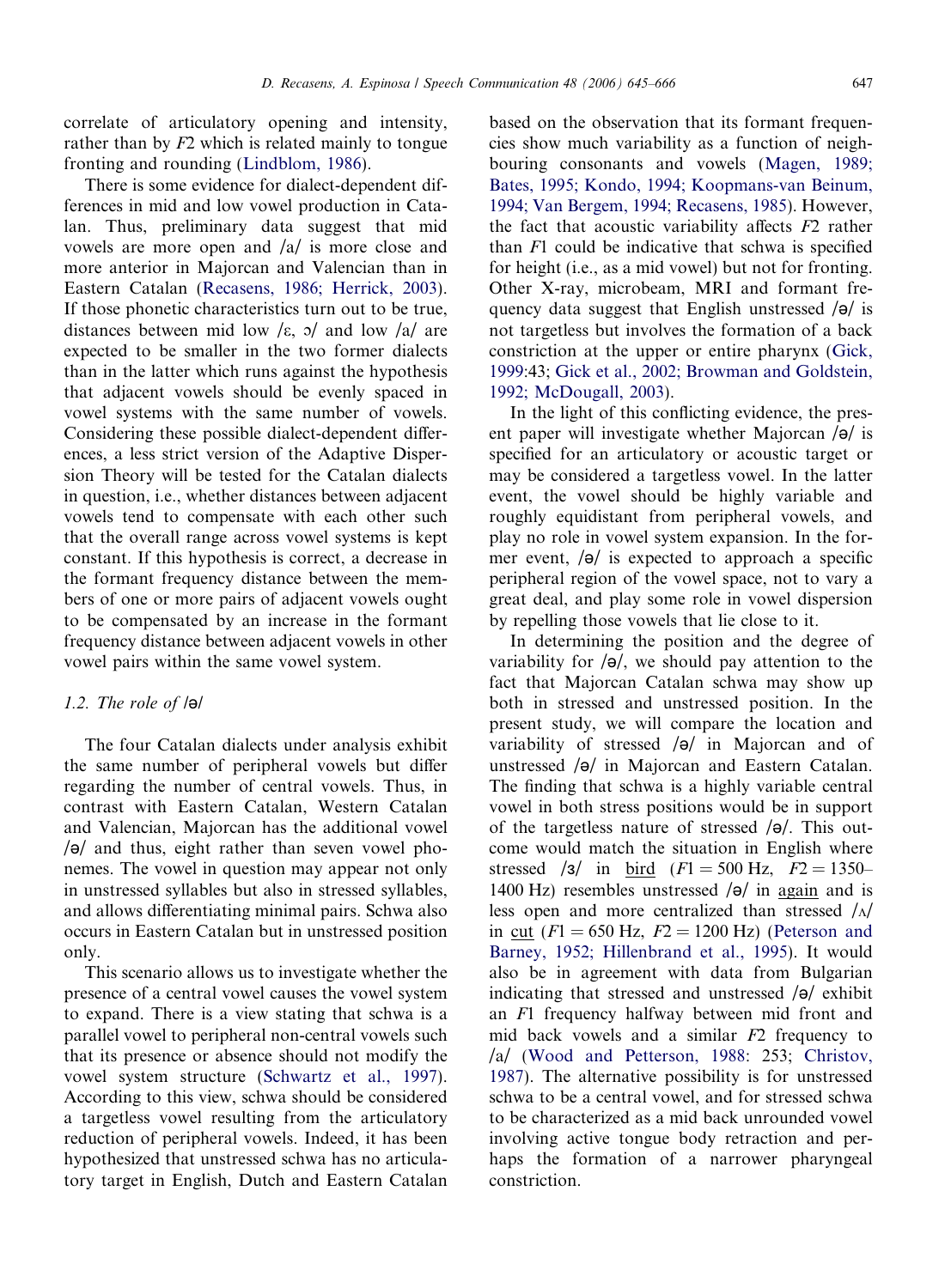## 1.3. Variability

Along with the vowel system expansion and intervowel distance hypotheses presented above, vowel variability may also be influenced by vowel system size (Section 1.3.1 below). Extensive formant frequency data recorded in the present paper, i.e., 7 or 8 vowels, 4 contexts, 7 repetitions and 20 speakers, also allow testing whether vowels vary in a similar or different fashion as a function of segmental context (Section 1.3.2) and of non-contextual factors such as vowel token and speaker (Section 1.3.3).

## 1.3.1. Vowel system size

According to the Adaptive Dispersion Theory, variability for individual vowels should be inversely related to the number of phonemes in the vowel inventory, i.e., vowel formant values should vary to a larger extent in small than in large systems ([Lindblom, 1986](#page-21-0)). This hypothesis has both been confirmed [\(Manuel, 1990](#page-21-0) for African languages) and disconfirmed [\(Bradlow, 1995](#page-20-0) for English and Spanish). Moreover, it has been found that specific vowels may exhibit different degrees of variability in identical vowel systems (see [Koopmans-van Bei](#page-21-0)[num, 1973](#page-21-0) for two Dutch dialects).

If the hypothesis under discussion is correct, vowels are expected to be subject to similar degrees of variability in all four Catalan dialects. This prediction should also apply to Majorcan if schwa is targetless. Otherwise, variability ought to be less for vowels placed close to schwa than for those located far away from it, namely, for mid vowels than for high and low vowels (if schwa is mid central) or else for mid back vowels than for other vowels (if  $\sqrt{\theta}$  involves a pharyngeal constriction).

## 1.3.2. Contextual variability

Contextual variation in vowels appears to be conditioned by the relative compatibility between the articulatory gestures for adjacent vowels and consonants, and conforms to similar patterns in different languages (see data for Catalan and English in [Recasens, 1985; Stevens and House, 1963; Hillen](#page-21-0)[brand et al., 2001](#page-21-0)). Moreover, the degree to which vowels allow contextual effects to occur depends on the articulatory requirements during their production and usually increases at tongue regions not participating in constriction formation ([Reca](#page-21-0)[sens, 1999\)](#page-21-0). In agreement with previous studies ([Bradlow, 1995; Pisoni, 1980](#page-20-0)), this view disconfirms

the claim made by the Quantal Theory that acoustic stability ought to differ according to whether vowels are /i, a, u/ or not [\(Stevens, 1989; Perkell and](#page-21-0) [Nelson, 1983; Perkell, 1990\)](#page-21-0).

Data on C-to-V effects for Catalan reveal more F1 variability for open vs. close vowels and for mid front vs. mid back vowels, less F2 variability for /i/ than for mid front and low vowels, and a high degree of F2 variability for back rounded vowels more so if high than mid. A similar scenario applies to English though low vowels and  $\Lambda$  exhibit a low degree of F2 variability in this case. Articulatory studies also report less contextual variability for / $i$ / than for /a,  $u$ / at the tongue dorsum [\(Hoole](#page-21-0) [et al., 1990](#page-21-0) for German). As pointed out in Section [1.2](#page-2-0) above, schwa is expected to be highly variable along all formant dimensions.

Much coarticulatory resistance for /i/ (and for other front vowels) may be associated with the high articulatory requirements involved in raising and fronting the tongue dorsum towards the palate. Cto-V effects on the high front vowel affect the degree of constriction at the palatal place of articulation, and are triggered by consonants produced with a low predorsum and more or less postdorsum retraction, i.e., dark  $\frac{1}{\sqrt{2}}$ , trill  $\frac{r}{\sqrt{2}}$ ,  $\frac{w}{\sqrt{2}}$ . Lip closing for labials may also cause  $F2$  lowering for  $\frac{1}{l}$  to occur. On the other hand, a high degree of  $F2$  variability for back rounded vowels, /a/ and schwa is associated with tongue predorsum raising and tongue postdorsum fronting (and also with lip unrounding in the case of  $/$ , o, u $/$ ) exerted by palatal and dentoalveolar consonants. Different degrees of F1 variation for open vs. close vowels are in agreement with differences in coarticulatory sensitivity in jaw height and in tongue predorsum activity [\(Keating et al.,](#page-21-0) [1994](#page-21-0)). Those vowel-dependent differences in F1 variability are caused by consonants differing in jaw and tongue dorsum height, i.e., dark /l/ and trill /r/ (lower jaw and tongue dorsum position) vs. palatals (higher jaw and tongue dorsum).

## 1.3.3. Non-contextual variability

Several studies in the literature have dealt with vowel variability as a function of token and speaker. In order to measure token-to-token variation, context and speaker need to be kept constant, e.g., [Pisoni \(1980\)](#page-21-0) where vowel variability was computed across repetititions of English /hVd/ words for a given speaker. On the other hand, speaker-dependent vowel variability can only be evaluated provided that we compare single numerical values for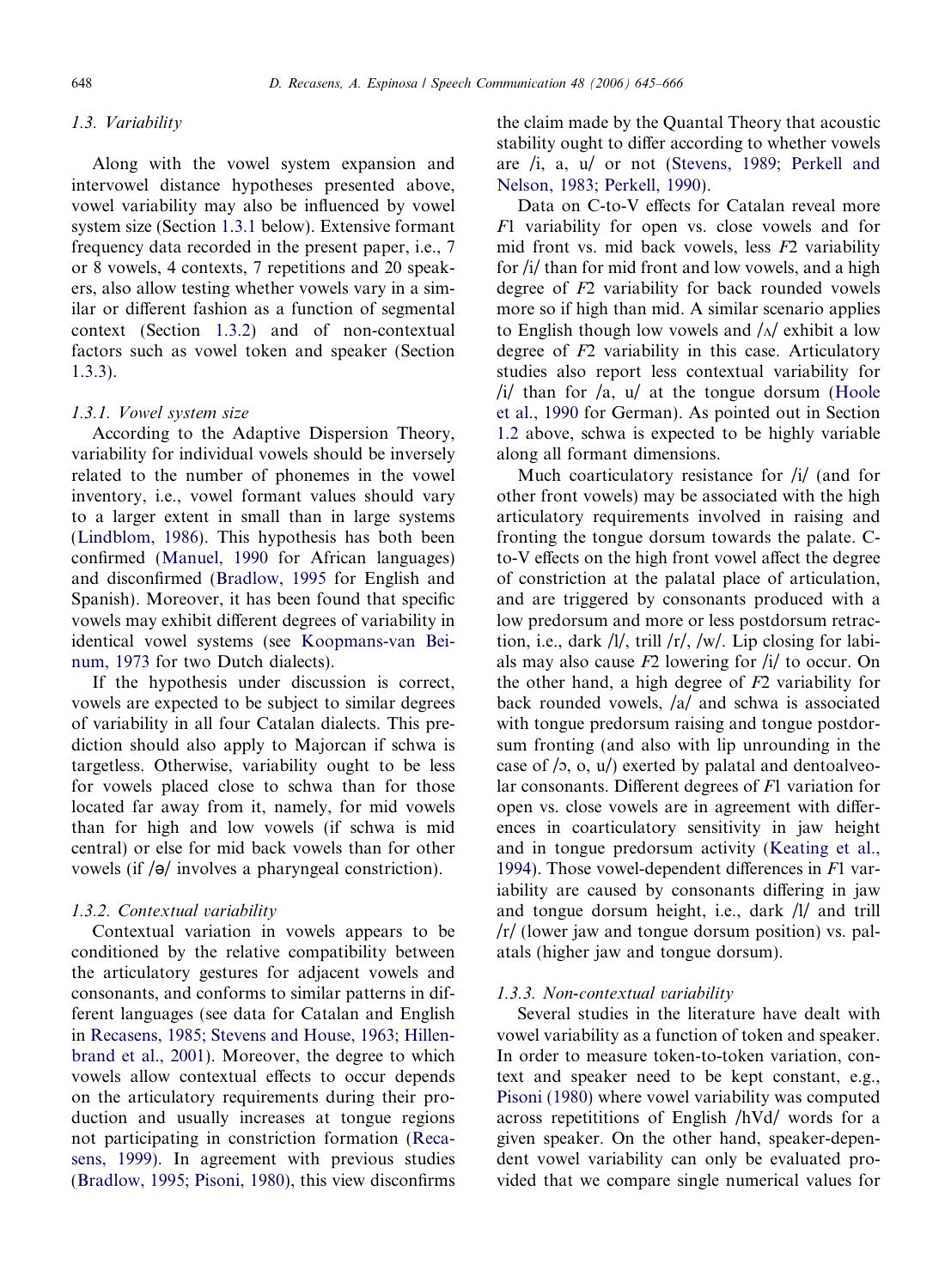Studies on non-contextual variability patterns report more F1 variation for open vs. close vowels and more F2 variation for front vs. low and back rounded vowels. There appear to be languagedependent trends in this respect. Thus, the degree of non-contextual  $F2$  variability for  $|u|$  may match that for /i/ in Spanish [\(Bradlow, 1995\)](#page-20-0), and /u/ turns out to be more variable than all other vowels in Japanese [\(Keating and Huffman, 1984](#page-21-0)). These findings challenge the predictions of the Quantal Theory in so far as point vowels fail to exhibit similar degrees of non-contextual variability in F2 frequency. They suggest instead that the degree of non-contextual variability depends inversely on the precision involved in achieving a specific vowel articulatory configuration in a given contextual condition. Thus, the fact that  $\frac{1}{i}$  is specified for a low degree of F1 variability and a high degree of F2 variability may mean that speakers are more accurate in raising the tongue dorsum than in forming a precise dorsopalatal constriction during this vowel production. Also, a low degree of non-contextual variability for back rounded vowels may be due to the fact that speakers are quite precise in combining the lip rounding and dorsovelar constriction gestures for the vowels in question.

In the light of evidence from the literature, the present study will test whether contextual and non-contextual factors cause different patterns of vowel variability to occur. Thus, we expect F1 variability to change inversely with vowel height as a general rule, and F2 for high vowels to vary more or less depending on whether variability is associated with contextual factors (maximal for  $/u/$ , minimal for  $\langle i \rangle$  or with non-contexual factors (minimal for  $/u/$ , maximal for  $/i/$ ).

# 2. Method

# 2.1. Data recordings

# 2.1.1. Experiment 1

The Catalan vowels  $\ell$ , e, e, a, o, o, u $\ell$  and the Majorcan Catalan vowel  $\sqrt{\theta}$  were read seven times in stressed position in the meaningful sentences listed in [Table 1.](#page-5-0) Vowels were preceded and followed by consonants agreeing in place of articulation, i.e., lab-

ials (involving lip closing or approximation and no active lingual activity), dentoalveolars (produced with an apical or laminal closure or constriction and moderate tongue dorsum raising), palatals (articulated with much tongue dorsum raising towards the hard palate), and dark /l/ and the trill /r/ (specified for some apicoalveolar central contact and some predorsum lowering and postdorsum retraction). Catalan dialects do not differ regarding the articulatory implementation of the consonants in question except for /l/ which is less dark in Valencian than in the other Catalan dialects [\(Recasens and](#page-21-0) [Espinosa, 2005](#page-21-0)). The absence of specific Catalan words may render the CVC sequences in [Table 1](#page-5-0) not perfectly symmetrical regarding place of articulation. Thus, labiovelar /w/ may act as a contextual consonant in the labial condition, and the consonant preceding or following the target vowel may be /t/ or  $\frac{s}{\sin \theta}$  in the palatal and  $\frac{l}{r}$ , r/ conditions.

Five native speakers of each of the four Catalan dialects under investigation were asked to read all 32 sentences as naturally as possible at a comfortable rate. All 20 speakers were male, about 25–45 years of age, and born and presently living in their respective dialectal region. Throughout the paper the four dialects will be referred to as MC (Majorcan), VC (Valencian), WC (Western Catalan) and EC (Eastern Catalan), and speakers will be identified with the initials AR, BM, MJ, ND, CA (Majorcan), VB, JM, MS, VG, AV (Valencian), MQ, PR, AL, AG, GR (Western Catalan) and DR, DP, JC, JO, PJ (Eastern Catalan). Speaker DR is the first author of this paper.

Speakers of Catalan dialects exhibiting relevant vowel formant frequency differences according to literature sources (see Section [1\)](#page-0-0), i.e., all Majorcan and Valencian speakers and the Eastern Catalan speakers DR, DP and JC, recorded the acoustic signal simultaneously with linguopalatal contact data using the Reading EPG-3 system ([Hardcastle](#page-21-0) [et al., 1989\)](#page-21-0). Tongue contact data allowed determining whether possible dialect-dependent differences in the vowel formant frequencies are matched by differences in vowel articulation. This articulatoryacoustic relationship should be more reliable for front vowels than for low and back vowels since the former are produced with more dorsal contact than the latter. Linguopalatal contact configurations were collected with 62 electrode artificial palates every 10 ms and the acoustic data were sampled at 10 kHz. Recordings started after some training to ensure that speakers felt comfortable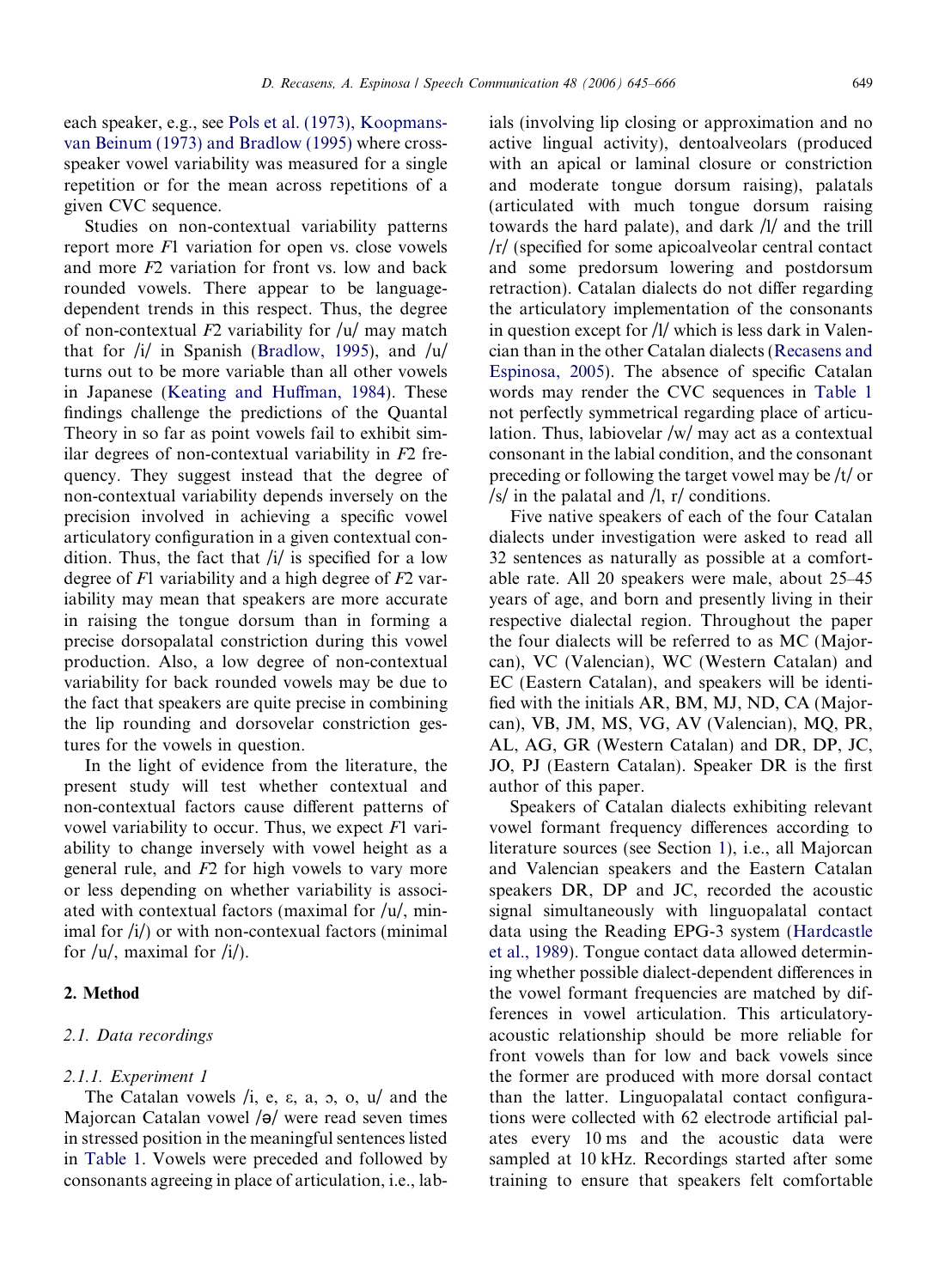<span id="page-5-0"></span>

| Table 1                                                                        |  |
|--------------------------------------------------------------------------------|--|
| Catalan sentences with words including the stressed vowels subject to analysis |  |

| Labial context        |                      |                                       |                                   |
|-----------------------|----------------------|---------------------------------------|-----------------------------------|
| /i/                   | Encén la pipa        | $[\n  \text{pipe}]$                   | "Light on the pipe"               |
| /e/                   | Crec que té febre    | $[$ feßr $\Theta$ ]                   | "I think he/she has a fever"      |
| $\sqrt{\varepsilon}/$ | Té mal al peu        | $[p \epsilon w]$                      | "His/her foot aches"              |
| /a/                   | Li cau la bava       | $[$ baß $\Theta$ ]                    | "He/she is drooling"              |
| o                     | Es fa la pobra       | [6n8c]                                | "He/she pretends to be poor"      |
| $/$ o $/$             | La proa i la popa    | $[$ pop $\theta$ ]                    | "The bow and the stern"           |
| /u/                   | La cuina no bufa     | [blef]                                | "The kitchen is not working"      |
| $/\theta$             | Posem-hi pebre       | $[$ pəßrə]                            | "Let us add some pepper"          |
| Dentoalveolar context |                      |                                       |                                   |
| /i/                   | Ves a la cita        | $\lceil \mathsf{site} \rceil$         | "Turn up for the appointment"     |
| /e/                   | Ha romput el test    | [test]                                | "He/she has broken the flowerpot" |
| $ \varepsilon $       | D'anys en té set     | [set]                                 | "He/she is seven years old"       |
| /a/                   | Beu-te la tassa      | $\lceil$ tasə $\rceil$                | "Drink what is in the cup"        |
| o                     | Caigué dins d'un sot | $\lceil \text{sort} \rceil$           | "It fell inside a hole"           |
| $/$ o $/$             | El pis de sota       | $\lceil \text{sot} \Theta \rceil$     | "The downstairs floor"            |
| /u/                   | L'han ben fotuda     | ['futuðə]                             | "They have really harmed her"     |
| $/\theta$             | És petiteta          | [pəti'tətə]                           | "She is very small"               |
| Palatal context       |                      |                                       |                                   |
| /i/                   | Ven la motxilla      | $[mu't[i\land a]$                     | "Sell the rucksack"               |
| /e/                   | Una cosa molt lletja | $\lceil \text{Aedz0} \rceil$          | "A very ugly thing"               |
| $ \varepsilon $       | Ell recull estris    | [rəku <i>K</i> estris]                | "He picks up the tools"           |
| /a/                   | Això no enllaça      | [ <i>an'A</i> as <i>ə</i> ]           | "This does not work"              |
| $/$ o $/$             | Actua la Lloll       | $\lceil \text{AoA} \rceil$            | "Lloll <sup>a</sup> is acting"    |
| o                     | Ven a la llotja      | $['\delta \text{od} \text{Z} \Theta]$ | "She/he sells at the market"      |
| /u/                   | En Ramon Llull       | $\lceil \text{AuA} \rceil$            | "Ramon Llull <sup>b</sup> "       |
| $/$ ə $/$             | Compleix la llei     | $\lceil \Delta$ əj                    | "He/she obeys the law"            |
| Il, rl context        |                      |                                       |                                   |
| /i/                   | Sempre pren til.la   | $[$ tilə $]$                          | "He/she always drinks herbal tea" |
| /e/                   | Encén la tele        | $[$ 'tele]                            | "Switch the TV on"                |
| $ \varepsilon $       | Mira el cel          | [sel]                                 | "Look at the sky"                 |
| /a/                   | Neteja la sala       | $[$ 'sal $\Theta$ ]                   | "Clean up the hall"               |
| o                     | No estiguis sola     | $\lceil \text{sole} \rceil$           | "Do not be alone"                 |
| $/$ o $/$             | Compra't la torre    | $[tor\Theta]$                         | "Buy the tower"                   |
| /u/                   | Així ho titula       | [ti'tulə]                             | "He/she gives it this name"       |
| $/\theta$             | És bona tela         | $[$ tələ $]$                          | "It is a good fabric"             |

Words are presented in orthographic notation and in Eastern Catalan phonetic transcription (except for words with stressed / $\theta$ / which occur in Majorcan only). The English translation is also given.

<sup>a</sup> Name of a Catalan actress.

<sup>b</sup> Name of a Catalan philosopher.

with the artificial palate in place. The artificial palates were thin (i.e., about 1.5 mm thick) and therefore, should not have caused a significant oral cavity reduction which could affect the formant frequency values for the vowels under study.

## 2.1.2. Experiment 2

In order to gather information about the phonetic specification and the degree of contextual variability for stressed and unstressed  $\sqrt{\theta}$ , we analyzed some additional speech material recorded at Haskins Laboratories (New Haven, USA) and in Majorca in 1984.

Data included three repetitions of unstressed  $\sqrt{\theta}$ in nonsense symmetrical  $/C\Theta'Ca/$  sequences uttered by three male speakers of Eastern Catalan (DR, BI, GO), and of stressed and unstressed  $\sqrt{\theta}$  in nonsense symmetrical  $/$ C $\neg$ Ca $/$  and  $/$ C $\neg$ Ca $/$  sequences produced by three Majorcan Catalan males (AD, RI, CO). Consonants were grouped into the following seven articulatory types: labials  $(\frac{p}{p}, b, f)$ ; dentoalveolars (/t, d, s, z/); palatals (/tʃ, dʒ, ʃ, ʒ, ʎ, j/); velars  $(\mathbf{k}, \mathbf{g})$ ; labiovelars  $(\mathbf{w})$ ; the trill  $\mathbf{r}/$ ; dark /l/. The number of tokens was 63 in Eastern Catalan (1 stress condition  $\times$  7 consonant contexts  $\times$  3 repetitions  $\times$  3 speakers) and 98 in Majorcan (2 stress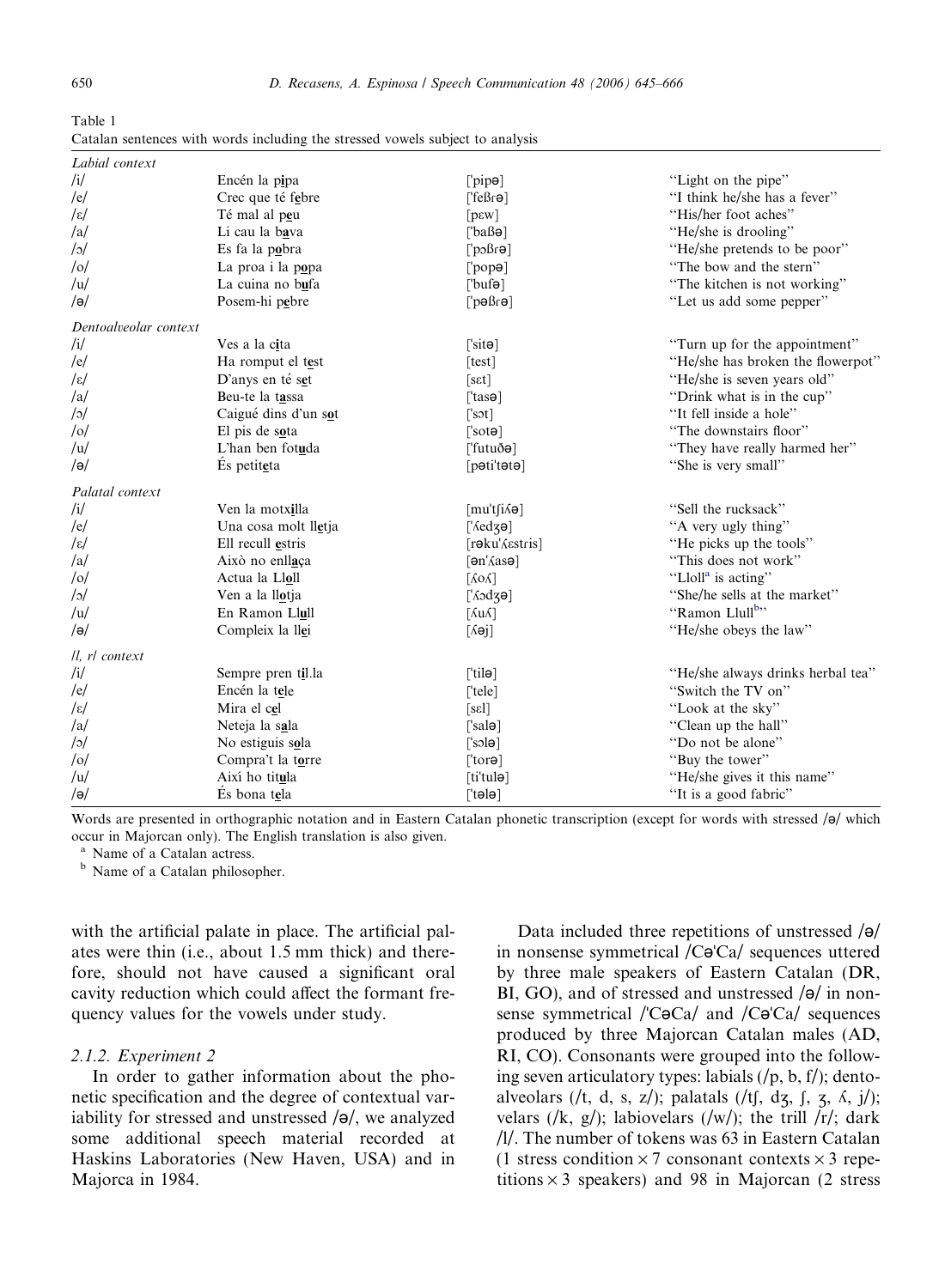<span id="page-6-0"></span>conditions  $\times$  7 consonant contexts  $\times$  2 or 3 repetitions depending on speaker  $\times$  3 speakers). Sequences were embedded in the carrier sentence 'digues així' (''say \_\_\_ so'').

Those speakers also recorded the seven stressed vowels /i, e,  $\varepsilon$ , a,  $\sigma$ ,  $\sigma$ ,  $\mu$  in the same contextual conditions (Eastern Catalan), and in the context /sVk/ in meaningful Catalan words (Majorcan Catalan), using the same carrier sentence.

## 2.2. Data analysis

# 2.2.1. Experiment 1

(a) The acoustic data for the Experiment 1 speech material were filtered at 4.8 kHz and processed with the Computerized Speech Lab (CSL) analysis system of Kay Elemetrics. Overall, 4060 vowel realizations were analyzed, i.e., 7 vowels  $\times$  4 consonant contexts  $\times$  7 repetitions  $\times$  15 speakers (VC, WC, EC), 8 vowels  $\times$  4 consonant contexts  $\times$  7 repetitions  $\times$  5 speakers (MC). Frequency values were measured for the first three formants  $(F1, F2, F3)$ at the vowel midpoint placing a cursor in the middle of the formant on spectrographic displays. Spectral peaks were checked on LPC spectral displays whenever spectrographic readings were not reliable enough. Vowel boundaries were taken to occur at the onset and offset of the vowel formants following and preceding the closure period for stops, the frication period for fricatives, and the low intensity formants for approximants and laterals. Segmentation criteria for contextual stops and fricatives were used for contextual affricates. Vowel offset before /r/ was taken to occur just before the first short closure period for the trill.

EPG data processing was carried out on linguopalatal contact configurations such as those represented in Fig. 1. Tongue contact takes place on eight rows of electrodes, i.e., from frontmost row 1 placed at the top of those configurations through backmost row 8 at the bottom. In the figure, electrodes may appear in black (80–100% electrode activation across repetitions), grey (40–80% activation) and white (less than 40% activation). For the purpose of the present study, the artificial palate was subdivided into two articulatory zones, i.e., alveolar (4 front rows) and palatal (4 back rows).

The contact index  $Q_p$ , i.e., quotient of dorsopalatal contact, was computed for all vowels averaging all contacted electrodes at the 4 back rows by the total amount of 32 electrodes and rescaling the resulting value so that a range from 0 to 1 was obtained. In order to find out whether contact configurations were influenced by speaker-dependent differences in palate shape, maximal palate height was measured at the back rows 7 and 8 for all thirteen artificial palates.

Formant frequency data were submitted to a speaker normalization procedure in order to compare vowel formant frequencies across dialects. This transformation was carried out because it is known that absolute formant frequency values are influenced by individual differences in the speaker's vocal anatomy. Failure to apply a speaker normalization transformation renders cross-dialect comparisons of dubious validity. The normalization method proposed by [Nearey \(1978\),](#page-21-0) i.e., CLIH or Constant Logarithm Interval Hypothesis, was judged to be most appropriate for the present data set. This method has been characterized as



Fig. 1. Linguopalatal contact configurations for Catalan vowels in the palatal context condition according to the Valencian speaker AV. See text for details.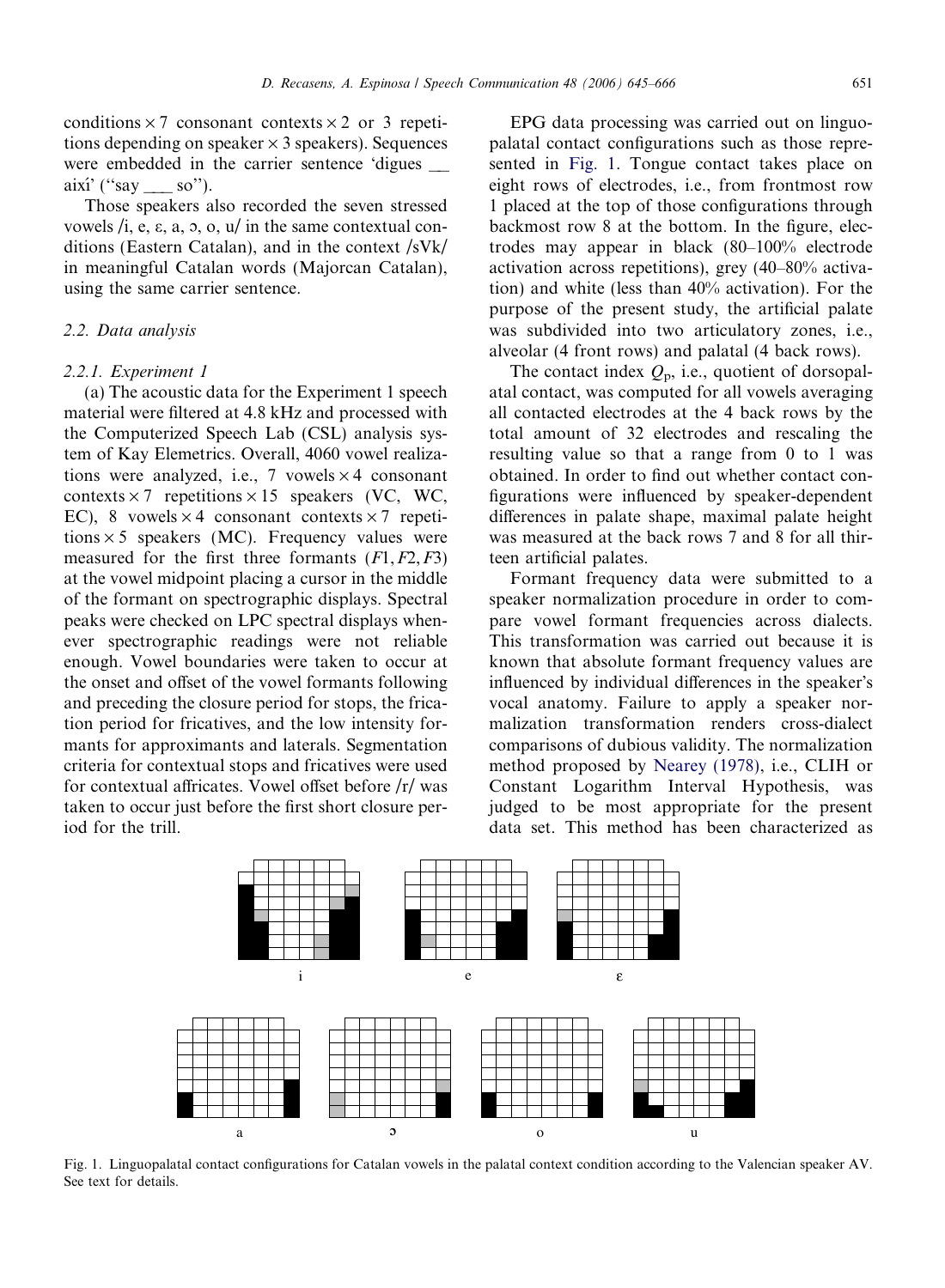vowel-extrinsic since it uses acoustic information distributed across more than one vowel category of a given speaker, i.e., the overall mean formant frequencies across all vowels for that speaker, as a correction factor for the frequencies of the individual vowels. It is also formant-intrinsic since the transformed dimensions refer to one formant rather than to several formants. Nearey's method has been found to perform better than other methods in reducing the anatomical/physiological variation while preserving sociolinguistic variation ([Adank, 2003](#page-20-0)). A possible problem, namely, that the value of the correction factor should depend on the number of vowels in the vowel system, does not apply to our present case since all four Catalan dialects exhibit essentially the same vowel phonemes. Moreover, the presence of schwa in Majorcan should have little effect on the normalization procedure since this vowel is located near the center of the vowel space.

Normalization was performed on data for all vowel repetitions and for each speaker. The normalization formula is  $CLIH = F_{N[V]s}^* = G_{N[V]s} - G_{N[S]s}$ where  $F_{N[V]s}^*$  is the measurement in Hz of the Nth formant of vowel V for subject s, and G stands for natural logarithm. According to the formula, the natural logarithm of the mean formant frequency across vowels was subtracted from the natural logarithm of the formant frequencies for the individual vowels. Normalized vowel formant frequencies for each speaker were obtained averaging the normalized formant frequencies for all vowel repetitions, and those for each dialect by normalizing vowel formant frequency means across repetitions, contexts and speakers.

Dialect-dependent differences in formant frequency for Catalan vowels were assessed by applying one-way ANOVAs to the normalized vowel data with 'dialect' (MC, VC, EC, WC) as the independent variable. The number of ANOVAs was 14 (2 formants  $\times$  7 vowels). Each ANOVA was run on 80 frequency values (4 consonant contexts  $\times$  5 speakers  $\times$  4 dialects). The significance level was fixed at  $p < 0.05$ . Bonferroni multiple comparisons tests were carried out on data yielding a main effect of 'dialect' in order to ascertain significant vowel formant frequency differences for all pairs of dialects.

Articulatory-acoustic correlations were carried out between  $Q_p$  and the unnormalized F1 and F2 data so as to find out whether dorsopalatal contact changes directly with F2 frequency and inversely

with F1 frequency [\(Fant, 1960\)](#page-20-0).  $Q_p$ -F1 and  $Q_p$ -F2 correlations involved 96 comparisons, i.e., 8 vow $els \times 5$  MC speakers + 7 vowels  $\times 5$  VC speakers + 7 vowels  $\times$  3 EC speakers.

(b) Dialect-dependent differences in vowel space dispersion were estimated for each dialect and for each speaker using two measures, i.e., mean Euclidean distance and maximal  $F1$  and  $F2$  ranges.

Mean Euclidean distances were obtained for the unnormalized and normalized data by averaging the F1 and F2 frequency distances between all seven peripheral vowels and the 'centroid' or grand mean across the F1 and F2 values for all vowels. In order to allow for maximal within-vowel dispersion, the mean Euclidean distance for each dialect was derived from 28 distances between the four contextual means for each vowel and the centroid. This procedure is analogous to the one used in [Bradlow](#page-20-0) [et al. \(1996\)](#page-20-0) where the mean Euclidean distance was calculated using six contextual distances for each vowel. One-way and two-way ANOVAs at the  $p \leq 0.05$  significance level were performed on Euclidean distance values for all contextual conditions, speakers and dialects with 'dialect', and with 'dialect' and 'context', as the independent variables (80 values = 4 contexts  $\times$  5 speakers  $\times$  4 dialects).

As shown by Lindblom and colleagues [\(Moon](#page-21-0) [and Lindblom, 1994](#page-21-0)), vowel formant frequencies and thus, vowel space dispersion, may be proportional to vowel duration. Regarding our study, this means that dialectal differences in overall vowel dispersion could be related to dialect-dependent differences in vowel duration arising perhaps from variations in speech rate. In order to ascertain this relationship, we averaged all vowels' durations for each individual speaker and correlated the resulting means for all 20 speakers with the corresponding mean Euclidean distances. Data for Majorcan  $\sqrt{\theta}$ were excluded from the averaging procedure. Correlation analyses involved 20 pairs of values (one for each speaker), and were performed on the unnormalized and normalized dispersion data.

Maximal F1 and F2 ranges for each speaker and for each dialect were determined by the highest and lowest attested F1 and F2 frequency values, i.e., between the tokens exhibiting a minimal  $F1$  for  $\frac{1}{4}$ and a maximal  $F1$  for  $\frac{a}{a}$  and between the tokens showing the highest  $F2$  for /i/ and the lowest  $F2$ for /u/. Analogous differences were also computed between the mean vowel formant frequencies across repetitions for each speaker and across speakers for each dialect.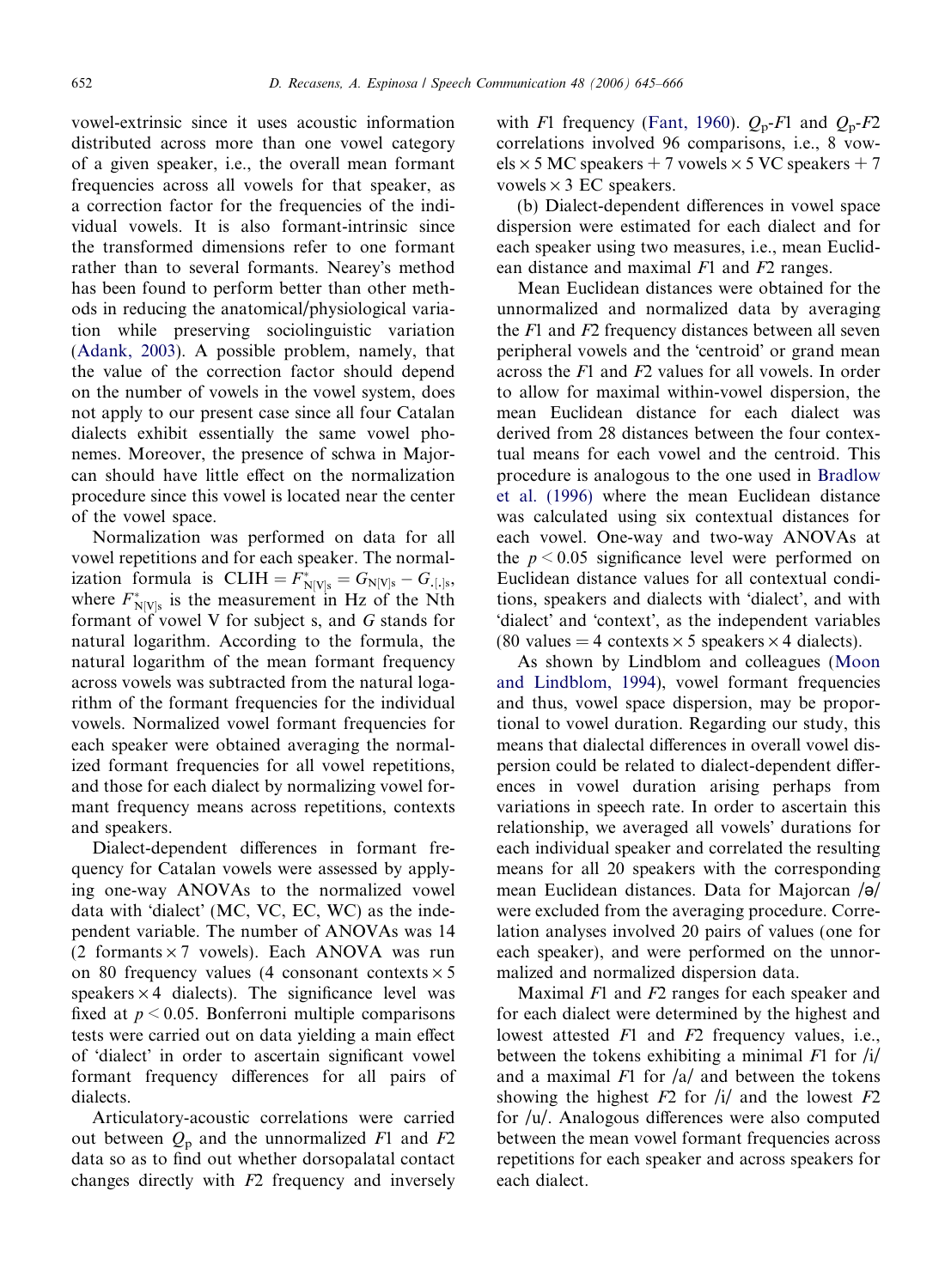<span id="page-8-0"></span>The acoustic intervals between adjacent vowels were evaluated separately for each dialect using normalized formant frequency values. Thus, F1, F2 and Euclidean distances were obtained for pairs of vowels differing in height and fronting, respectively, i.e., /i-e/, /e-ε/, /ε-a/, /a-o/, /ɔ-o/ and /o-u/ (F1, Euclidean) and /i-u/, /e-o/ and / $\varepsilon$ -o/ (F2, Euclidean). Intervowel intervals were not measured for the unnormalized formant frequencies since the Euclidean distance computation would have assigned much more weight to F2 than to  $F1$ .

(c) The degree of context-dependent, token-totoken and speaker-dependent variability was evaluated for the unnormalized  $F1$  and  $F2$  data for each vowel.

Contextual variability was measured as a function of speaker and dialect, and across dialects. We calculated the standard deviations over the contextual means across repetitions for each speaker (speakerdependent contextual variability), the speakerdependent means for each contextual condition and the standard deviations over the contextual means (dialect-dependent contextual variability), and the dialect-dependent means for each context and the standard deviations over the four resulting means (contextual variability across dialects). Context-dependent variability for stressed  $\sqrt{\theta}$  was not processed for the latter condition since this vowel is only available in Majorcan Catalan.

In order to analyze token-to-token variability, we calculated the standard deviation values across the seven repetitions of a given vowel in each consonant context for each speaker. Speaker-dependent variability was expressed by standard deviations over the 20 speakers' means across repetitions of each vowel in each consonant context.

## 2.2.2. Experiment 2

The speech material described in Section [2.1.2](#page-5-0) were digitized at 10 kHz after preemphasis and low pass filtering. Spectral analysis was carried out using linear prediction coding (LPC) with the Interactive Laboratory System package at Haskins Laboratories in 1984. The vowel segmentation procedure was identical to the one described in Section [2.2.1](#page-6-0) above. F1, F2 and F3 values were measured at the vowel (quasi)steady-state period or at the vowel midpoint if a steady state was absent.

In order to determine whether stressed and unstressed  $\sqrt{\theta}$  were different or not, a two-way ANOVA was applied to  $F1$  and  $F2$  data for all repetitions of Majorcan Catalan  $\sqrt{\theta}$ . The independent variables were 'stress' (stressed, unstressed) and 'consonant context' (labial, dentoalveolar, palatal, velar, labiovelar,  $\langle r \rangle$ ,  $\langle l \rangle$ , and the significance level was fixed at  $p < 0.05$ . The number of values subject to statistical test was 98 for each formant (see Section [2.1.2](#page-5-0) above).

## 3. Results

#### 3.1. Articulatory and acoustic vowel characteristics

#### 3.1.1. Formant frequency

[Fig. 2](#page-9-0) shows unnormalized (top) and normalized (bottom)  $F1 \times F2$  frequency plots for the MC, VC, WC and EC vowels. Unnormalized formant frequencies correspond to averages across repetitions, contextual conditions and speakers for each vowel and dialect. Normalized values were obtained by applying Nearey's formula to these averages. [Table](#page-10-0) [2](#page-10-0) reports unnormalized data for the individual speakers, and [Table 3](#page-11-0) the corresponding normalized values.

A comparison between the two  $F1 \times F2$  plots in the figure shows that, as expected, dialect-dependent differences for most vowels diminish in the normalized vs. unnormalized condition. ANOVAs run on the normalized F1 frequencies yielded a significant effect of dialect for the vowels  $/i$ , a,  $\infty$ ,  $u$  $(F(3, 76) = 5.98, p < 0.001; F(3, 76) = 3.85, p < 0.013;$  $F(3, 76) = 11.66, p < 0.001; F(3, 76) = 3.34, p <$ 0.024). A non-significant effect of dialect was obtained for the F2 data for all vowels.

Results for the Bonferroni multiple comparisons tests presented in [Table 4](#page-12-0) agree with the size of the mean F1 differences in [Fig. 2](#page-9-0) and with impressionisic observations reported in the literature (see Section [1\)](#page-0-0). Relevant significant dialect-dependent differences affect  $F1$  for low and mid low vowels. Thus, this formant turned out to be lower in MC and VC than in EC in the case of /a/, and higher in MC vs. WC, EC and in VC vs. WC in the case of  $/$ o/. High vowels appear to be specially close in MC, as shown by significant  $F1$  differences for  $/i/$ (WC,  $EC > MC$ ) and /u/ ( $EC > MC$ ). In summary, /a/ has a specially close realization, and mid low back  $\sqrt{2}$  is specially open, in MC and, less so, in VC; moreover high vowels exhibit quite extreme formant frequencies in MC.

Other interesting but non-significant dialectdependent differences in vowel production may be found in [Table 3.](#page-11-0) A trend for  $F2$  for  $|a|$  to be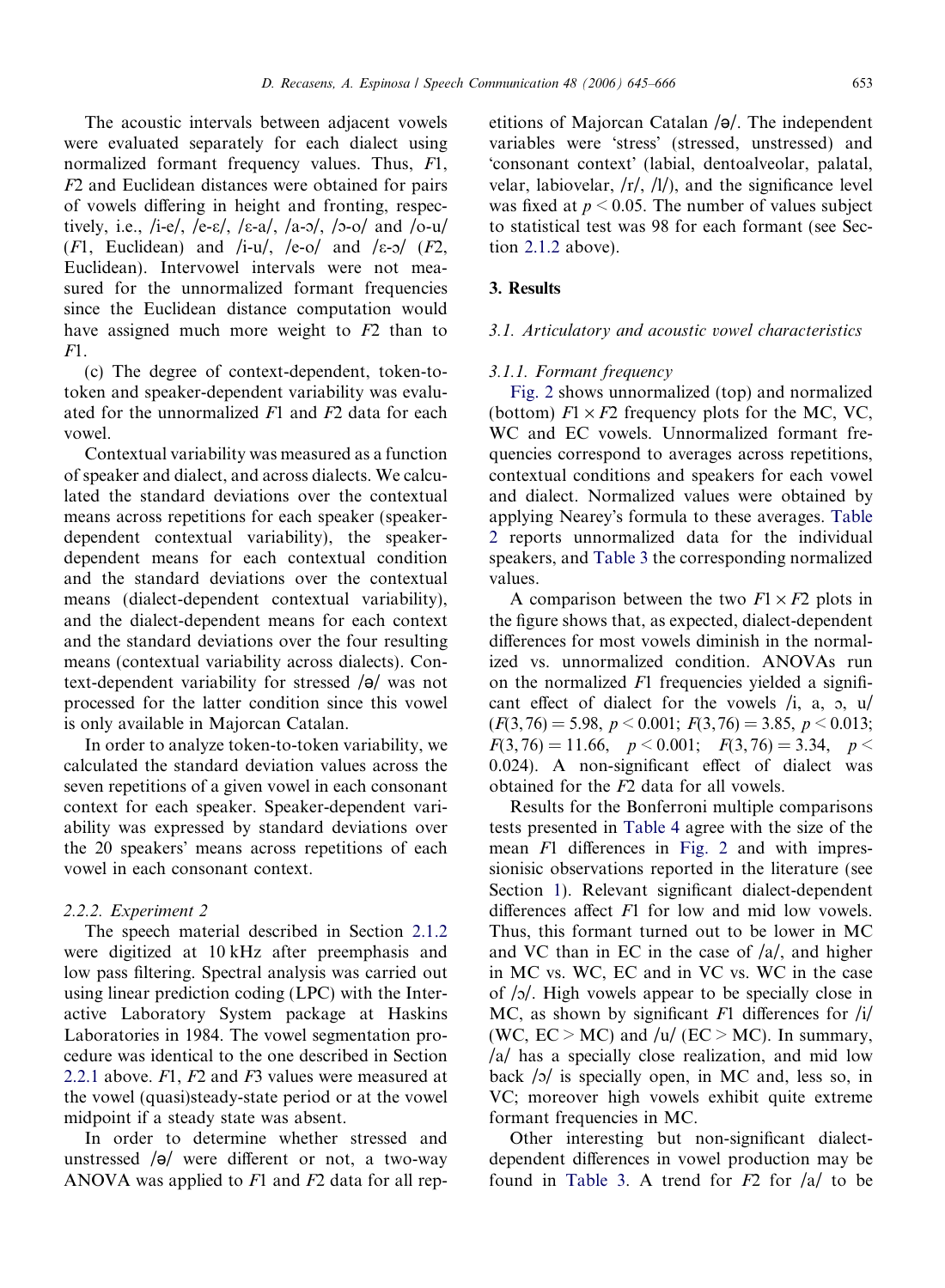<span id="page-9-0"></span>

Fig. 2. Unnormalized (top) and normalized (bottom)  $F1 \times F2$ values for the vowels of Majorcan, Valencian, Western Catalan and Eastern Catalan.

higher in MC than in the other three Catalan dialects suggests that the vowel in question is not only specially close but also most anterior in the Majorcan dialect; moreover, in addition to MC and VC, WC also shows a lower F1 than EC. Regarding mid vowels, VC parallels MC in showing a higher F1 for  $\sqrt{2}$  with respect to EC as well as to WC. Two other trends recall the significant differences for  $\sqrt{2}$  reported above, i.e., a higher F1 for  $\sqrt{\epsilon}$  in MC, VC and WC than in EC, and a higher F1 for /o/ in MC and VC than in the other two dialects.

#### 3.1.2. Dorsopalatal contact

The top graphs in [Fig. 3](#page-12-0) display  $Q_p$  values for all vowels and speakers in MC (left), VC (middle) and

EC (right). Averages across speakers of each dialect are presented in the lower graph.

All graphs show that dorsopalatal contact decreases with vowel height for  $\frac{i}{>}|e| > \frac{\varepsilon}{>}$  /a/, reaches its minimum for  $\frac{1}{2}$ , and is higher for  $\frac{1}{u}$ than for  $\frac{1}{2}$ . EPG configurations in [Fig. 1](#page-6-0) reveal analogous vowel-dependent differences in dorsopalatal contact to the ones just described. Less dorsopalatal contact for low and back rounded vowels than for front vowels results from predorsum lowering as the tongue postdorsum is positioned for the formation of a lower pharyngeal, upper pharyngeal or velar constriction.

According to the upper and lower graphs of [Fig. 3,](#page-12-0) the vowels of MC may be produced with less palatal contact than their VC and EC cognates which is in accordance with some F1 differences reported in the preceding Section [3.1.1.](#page-8-0) There is one exception, i.e., one of the Eastern Catalan speakers (DP) who shows less, not more dorsopalatal contact for front vowels than most MC and VC speakers. Measures of palate height indicate that this dialect-dependent difference is not conditioned by palate shape. Thus, in spite of exhibiting less contact, speaker DP has less, not more palate height (14 mm) than the two other Eastern Catalan speakers DR (20.5 mm) and JC (17 mm). Moreover, contact degree is roughly the same for all MC speakers in spite of the fact that the palatal vault is higher for speaker AR than for speakers BM, MJ, ND and CA, i.e., 26 mm vs. 17–19 mm. VC speakers exhibit similar degrees of tongue contact and comparable palate heights, i.e., about 18– 21 mm.

Correlation analyses between dorsopalatal contact and formant frequency data yielded high r values, i.e.,  $-0.673$  ( $Q_p$ -F1) and 0.802 ( $Q_p$ -F2). *r* values are negative for  $Q_p$ -F1 since F1 decreases as dorsopalatal contact size increases for high vs. low vowels, and positive for  $Q_p$ -F2 since F2 rises with an increase in dorsopalatal contact for front vs. back vowels. Therefore, there appears to be a good agreement between acoustic and articulatory data which confirms the validity of dialect-dependent differences in vowel formant frequency.

#### 3.2. The status of schwa

(a) According to the  $F1 \times F2$  plots in Fig. 2, MC  $\sqrt{\theta}$  occupies a central position somewhere in the mid vowel region just above the low vowel  $/a$ . F3 values for  $\sqrt{\theta}$  in [Tables 2 and 3](#page-10-0) are higher than those for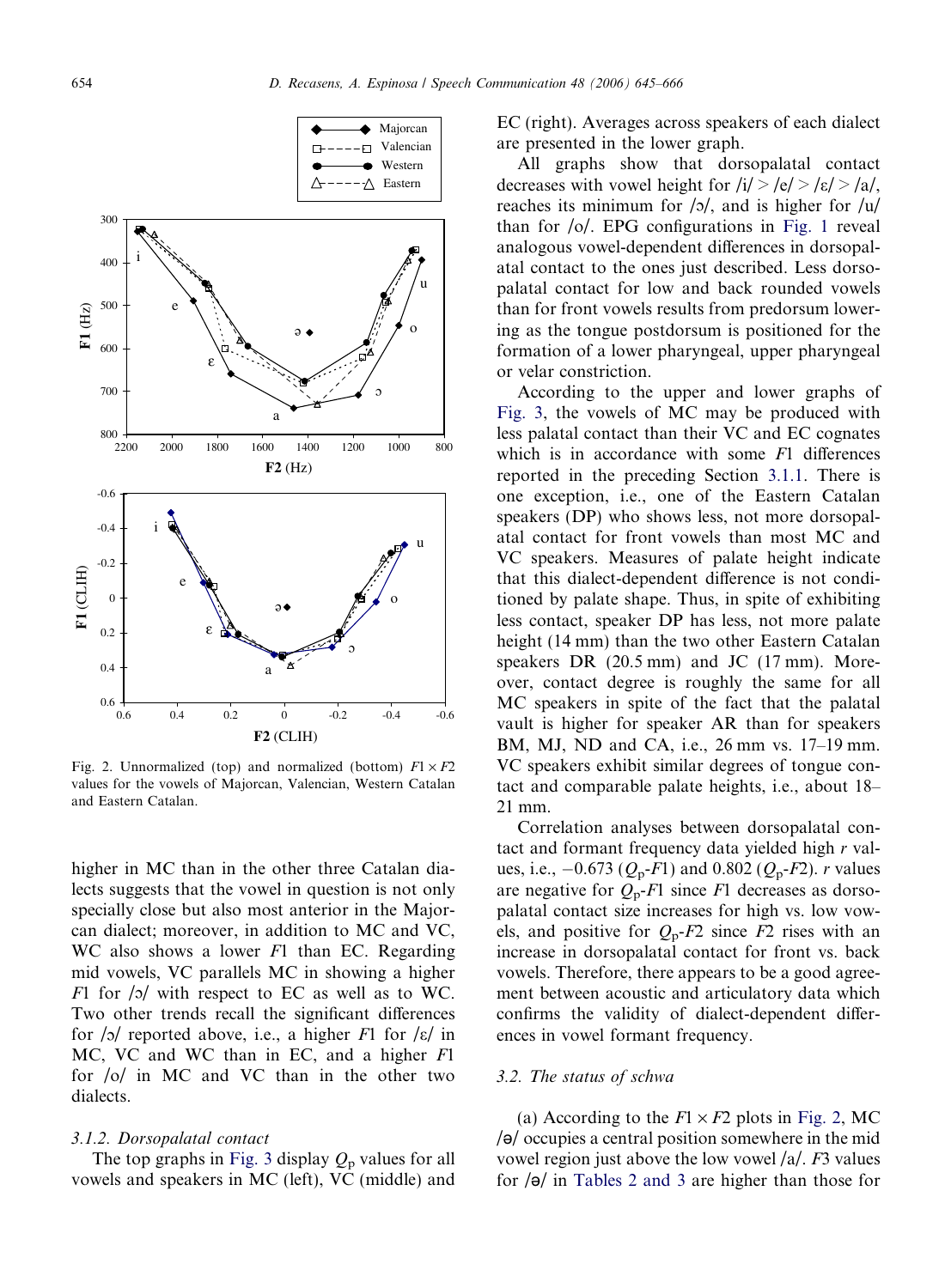<span id="page-10-0"></span>Table 2 Unnormalized F1, F2 and F3 frequencies for the vowels of four Catalan dialects

|              |    | Majorcan |             |      | Valencian |     |             |      | Western    |     |      |      | Eastern  |             |      |      |
|--------------|----|----------|-------------|------|-----------|-----|-------------|------|------------|-----|------|------|----------|-------------|------|------|
|              |    | F1       | ${\cal F}2$ | F3   |           | F1  | ${\cal F}2$ | F3   |            | F1  | F2   | F3   |          | ${\cal F}1$ | F2   | F3   |
| $\mathbf{i}$ | AR | 311      | 2005        | 2688 | <b>VB</b> | 324 | 2199        | 2678 | MQ         | 331 | 2372 | 2934 | DR       | 302         | 2093 | 2773 |
| $\mathbf e$  |    | 491      | 1786        | 2550 |           | 476 | 1937        | 2681 |            | 444 | 1989 | 2729 |          | 444         | 1868 | 2619 |
| ε            |    | 675      | 1654        | 2479 |           | 684 | 1719        | 2679 |            | 618 | 1809 | 2539 |          | 645         | 1652 | 2382 |
| $\mathbf a$  |    | 715      | 1468        | 2477 |           | 699 | 1440        | 2631 |            | 676 | 1479 | 2501 |          | 755         | 1356 | 2251 |
| $\circ$      |    | 700      | 1247        | 2478 |           | 633 | 1139        | 2641 |            | 603 | 1140 | 2326 |          | 674         | 1145 | 2221 |
| $\mathbf O$  |    | 557      | 1096        | 2452 |           | 486 | 1014        | 2706 |            | 484 | 1084 | 2444 |          | 495         | 1036 | 2232 |
| u            |    | 380      | 949         | 2415 |           | 391 | 924         | 2761 |            | 390 | 843  | 2614 |          | 375         | 919  | 2360 |
| ә            |    | 546      | 1439        | 2571 |           |     |             |      |            |     |      |      |          |             |      |      |
| $\mathbf{i}$ | BM | 346      | 2351        | 2918 | JM        | 341 | 2155        | 2498 | <b>PR</b>  | 297 | 2024 | 2659 | DP       | 320         | 1913 | 2629 |
| $\mathbf e$  |    | 526      | 2092        | 2753 |           | 486 | 1831        | 2466 |            | 419 | 1794 | 2538 |          | 452         | 1755 | 2610 |
| ε            |    | 724      | 1926        | 2648 |           | 641 | 1754        | 2432 |            | 544 | 1564 | 2321 |          | 591         | 1674 | 2392 |
| $\rm{a}$     |    | 814      | 1611        | 2569 |           | 675 | 1468        | 2415 |            | 641 | 1316 | 2305 |          | 741         | 1284 | 2431 |
| $\circ$      |    | 769      | 1217        | 2639 |           | 654 | 1267        | 2326 |            | 531 | 1044 | 2113 |          | 641         | 1085 | 2371 |
| $\circ$      |    | 595      | 1043        | 2516 |           | 509 | 1169        | 2217 |            | 437 | 971  | 2159 |          | 509         | 1027 | 2318 |
| u            |    | 413      | 936         | 2601 |           | 387 | 974         | 2346 |            | 341 | 924  | 2254 |          | 399         | 1027 | 2301 |
| ә            |    | 585      | 1451        | 2593 |           |     |             |      |            |     |      |      |          |             |      |      |
| $\mathbf{i}$ | MJ | 348      | 2211        | 2896 | MS        | 291 | 2093        | 2619 | ${\rm AL}$ | 342 | 2052 | 2669 | $\rm JC$ | 328         | 2036 | 2468 |
| $\mathbf e$  |    | 487      | 1892        | 2795 |           | 438 | 1764        | 2566 |            | 483 | 1801 | 2533 |          | 469         | 1769 | 2631 |
| ε            |    | 660      | 1711        | 2447 |           | 523 | 1772        | 2424 |            | 587 | 1639 | 2524 |          | 584         | 1703 | 2644 |
| $\rm{a}$     |    | 718      | 1396        | 2357 |           | 618 | 1349        | 2444 |            | 666 | 1472 | 2546 |          | 728         | 1404 | 2725 |
| $\circ$      |    | 686      | 1122        | 2326 |           | 582 | 1106        | 2329 |            | 609 | 1197 | 2399 |          | 564         | 1097 | 2575 |
| $\mathbf O$  |    | 522      | 982         | 2643 |           | 477 | 1023        | 2345 |            | 499 | 1165 | 2369 |          | 497         | 1045 | 2515 |
| u            |    | 409      | 899         | 2807 |           | 350 | 955         | 2289 |            | 415 | 1055 | 2328 |          | 384         | 952  | 2597 |
| $\Theta$     |    | 566      | 1361        | 2709 |           |     |             |      |            |     |      |      |          |             |      |      |
| $\mathbf{i}$ | ND | 324      | 2094        | 2536 | VG        | 328 | 2293        | 2830 | AG         | 326 | 1938 | 2691 | JO       | 369         | 2299 | 2861 |
| $\rm e$      |    | 461      | 1886        | 2595 |           | 439 | 1989        | 2754 |            | 440 | 1738 | 2364 |          | 444         | 1990 | 2566 |
| ε            |    | 604      | 1710        | 2600 |           | 572 | 1954        | 2719 |            | 561 | 1574 | 2311 |          | 549         | 1779 | 2449 |
| $\mathbf a$  |    | 696      | 1341        | 2572 |           | 738 | 1519        | 2476 |            | 609 | 1366 | 2256 |          | 776         | 1392 | 2491 |
| $\circ$      |    | 636      | 1110        | 2574 |           | 651 | 1164        | 2632 |            | 543 | 1197 | 2136 |          | 589         | 1146 | 2480 |
| $\mathbf{o}$ |    | 497      | 936         | 2663 |           | 491 | 1011        | 2668 |            | 474 | 1067 | 2022 |          | 469         | 1041 | 2504 |
| u            |    | 402      | 899         | 2579 |           | 369 | 876         | 2723 |            | 384 | 981  | 2030 |          | 408         | 943  | 2591 |
| ә            |    | 531      | 1329        | 2611 |           |     |             |      |            |     |      |      |          |             |      |      |
| $\mathbf{i}$ | CA | 310      | 2096        | 2622 | AV        | 324 | 1988        | 2448 | ${\rm GR}$ | 317 | 2254 | 2745 | PJ       | 353         | 2048 | 2578 |
| e            |    | 480      | 1870        | 2585 |           | 459 | 1664        | 2406 |            | 455 | 1950 | 2596 |          | 440         | 1813 | 2431 |
| ε            |    | 631      | 1696        | 2448 |           | 584 | 1621        | 2353 |            | 664 | 1740 | 2506 |          | 535         | 1694 | 2303 |
| a            |    | 753      | 1502        | 2457 |           | 674 | 1321        | 2453 |            | 790 | 1441 | 2400 |          | 647         | 1356 | 2415 |
| $\circ$      |    | 752      | 1194        | 2606 |           | 588 | 1111        | 2296 |            | 646 | 1131 | 2229 |          | 575         | 1153 | 2263 |
| $\mathbf O$  |    | 561      | 940         | 2683 |           | 501 | 1076        | 2107 |            | 491 | 1040 | 2286 |          | 474         | 1086 | 2272 |
| u            |    | 366      | 812         | 2784 |           | 352 | 887         | 2290 |            | 332 | 908  | 2357 |          | 404         | 957  | 2306 |
| $\Theta$     |    | 589      | 1386        | 2588 |           |     |             |      |            |     |      |      |          |             |      |      |
| $\mathbf 1$  |    | 328      | 2151        | 2732 |           | 322 | 2145        | 2615 |            | 323 | 2128 | 2740 |          | 334         | 2078 | 2662 |
| e            |    | 489      | 1905        | 2656 |           | 460 | 1837        | 2575 |            | 448 | 1854 | 2552 |          | 450         | 1839 | 2571 |
| ε            |    | 659      | 1739        | 2524 |           | 601 | 1764        | 2521 |            | 595 | 1665 | 2440 |          | 581         | 1700 | 2434 |
| a            |    | 739      | 1464        | 2486 |           | 681 | 1419        | 2484 |            | 676 | 1415 | 2402 |          | 730         | 1358 | 2462 |
| C            |    | 708      | 1178        | 2525 |           | 621 | 1158        | 2445 |            | 586 | 1142 | 2240 |          | 608         | 1125 | 2382 |
| $\mathbf O$  |    | 547      | 1000        | 2591 |           | 493 | 1059        | 2409 |            | 477 | 1065 | 2256 |          | 489         | 1047 | 2368 |
| u            |    | 394      | 899         | 2637 |           | 370 | 923         | 2482 |            | 372 | 942  | 2317 |          | 394         | 960  | 2431 |
| ә            |    | 563      | 1393        | 2614 |           |     |             |      |            |     |      |      |          |             |      |      |

Data are given for five individual speakers of each dialect (above) and across speakers (below).

low and mid back rounded vowels and comparable to  $F3$  for mid front vowels and  $/u/$ . [Fig. 3](#page-12-0) reveals that, analogously to /a/, this vowel is produced with a small degree of dorsopalatal contact.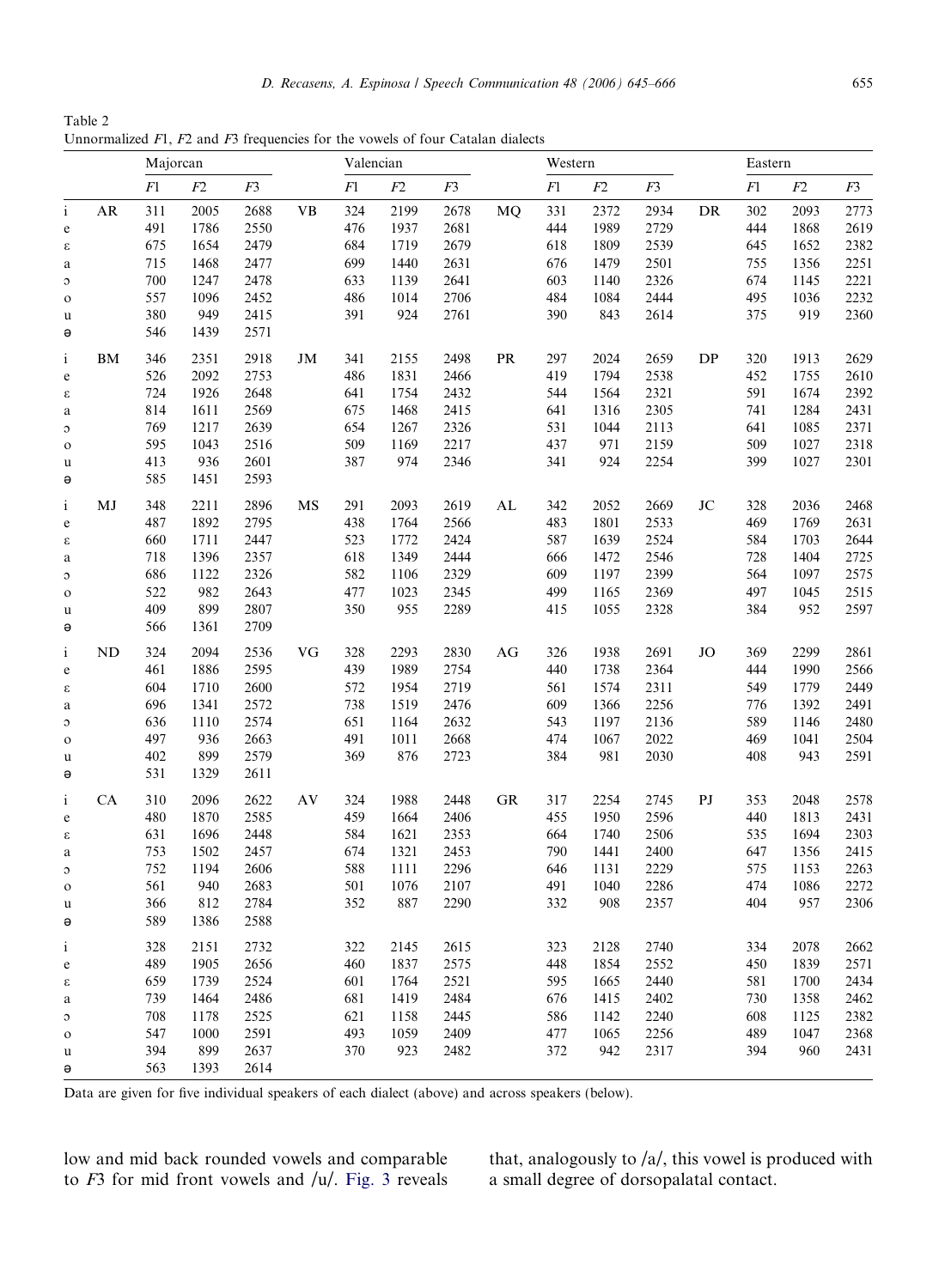<span id="page-11-0"></span>Table 3 Normalized F1, F2 and F3 frequencies for the vowels of four Catalan dialects

|                                   |    | Majorcan    |                   |                 |           | Valencian            |                            |                   | Western   |          |                            |                |    | Eastern  |                            |                |  |
|-----------------------------------|----|-------------|-------------------|-----------------|-----------|----------------------|----------------------------|-------------------|-----------|----------|----------------------------|----------------|----|----------|----------------------------|----------------|--|
|                                   |    | F1          | F2                | F <sub>3</sub>  |           | F1                   | F2                         | F3                |           | F1       | F2                         | F <sub>3</sub> |    | F1       | F2                         | F <sub>3</sub> |  |
| $\mathbf{i}$                      | AR | $-0.529$    | 0.347             | 0.067           | <b>VB</b> | $-0.451$             | 0.442                      | $-0.002$          | <b>MQ</b> | $-0.395$ | 0.496                      | 0.130          | DR | $-0.510$ | 0.416                      | 0.146          |  |
| $\mathbf e$                       |    | $-0.070$    | 0.232             | 0.015           |           | $-0.068$             | 0.316                      | 0.000             |           | $-0.104$ | 0.320                      | 0.057          |    | $-0.125$ | 0.302                      | 0.088          |  |
| ε                                 |    | 0.247       | 0.155             | $-0.014$        |           | 0.295                |                            | $0.196 - 0.001$   |           | 0.228    | 0.225                      | $-0.015$       |    | 0.248    | 0.180                      | $-0.007$       |  |
| a                                 |    | 0.305       | 0.035             | $-0.014$        |           | 0.316                |                            | $0.019 - 0.019$   |           | 0.318    | 0.023                      | $-0.030$       |    | 0.406    | $-0.018$                   | $-0.063$       |  |
| $\circ$                           |    | 0.283       |                   | $-0.127 -0.014$ |           |                      | $0.217 -0.216 -0.016$      |                   |           | 0.203    | $-0.237$                   | $-0.103$       |    | 0.292    | $-0.187 -0.077$            |                |  |
| $\mathbf{o}$                      |    | 0.055       |                   | $-0.256 -0.024$ |           | $-0.046$             | $-0.332$                   | 0.009             |           | $-0.017$ | $-0.288$                   | $-0.053$       |    | $-0.017$ | $-0.287 -0.071$            |                |  |
| u                                 |    | $-0.327$    | $-0.401$          | $-0.040$        |           |                      | $-0.263 -0.425$            | 0.029             |           |          | $-0.232 -0.539$            | 0.014          |    | $-0.294$ | $-0.407 -0.016$            |                |  |
| ә                                 |    | 0.036       | 0.015             | 0.023           |           |                      |                            |                   |           |          |                            |                |    |          |                            |                |  |
| $\mathbf{i}$                      |    | $BM -0.506$ | 0.446             | 0.096           | JM        | $-0.405$             | 0.384                      | 0.047 PR          |           | $-0.403$ | 0.427                      | $0.133$ DP     |    | $-0.454$ | 0.347                      | 0.077          |  |
| $\mathbf e$                       |    | $-0.088$    | 0.330             | 0.038           |           | $-0.053$             | 0.221                      | 0.034             |           | $-0.059$ | 0.307                      | 0.086          |    | $-0.109$ | 0.261                      | 0.070          |  |
| ε                                 |    | 0.232       | 0.247             | $-0.002$        |           | 0.224                | 0.178                      | 0.020             |           | 0.201    | 0.169                      | $-0.003$       |    | 0.160    | 0.213                      | $-0.017$       |  |
| a                                 |    | 0.349       | 0.068             | $-0.032$        |           | 0.276                | 0.000                      | 0.013             |           | 0.366    | $-0.004$                   | $-0.010$       |    | 0.386    | $-0.052$                   | $-0.001$       |  |
| $\circ$                           |    | 0.291       |                   | $-0.212 -0.005$ |           | 0.244                |                            | $-0.147 - 0.024$  |           | 0.178    | $-0.235 -0.097$            |                |    | 0.240    | $-0.220$                   | $-0.026$       |  |
| $\mathbf{o}$                      |    | 0.035       |                   | $-0.367 -0.053$ |           | $-0.006$             | $-0.227$                   | $-0.073$          |           | $-0.017$ | $-0.307 -0.076$            |                |    | 0.010    | $-0.275$                   | $-0.049$       |  |
| u                                 |    | $-0.331$    | $-0.475$          | $-0.020$        |           |                      | $-0.280 -0.410 -0.016$     |                   |           | $-0.266$ | $-0.357 -0.032$            |                |    | $-0.233$ | $-0.275$                   | $-0.056$       |  |
| ә                                 |    | 0.018       |                   | $-0.037 -0.023$ |           |                      |                            |                   |           |          |                            |                |    |          |                            |                |  |
| $\mathbf{i}$                      | МJ | $-0.429$    | 0.468             | $0.102$ MS      |           | $-0.447$             | 0.416                      | 0.076 AL          |           | $-0.385$ | 0.351                      | $0.074$ JC     |    | $-0.407$ | 0.391                      | $-0.049$       |  |
| $\mathbf e$                       |    | $-0.092$    | 0.313             | 0.067           |           | $-0.037$             | 0.245                      | 0.055             |           | $-0.041$ | 0.220                      | 0.022          |    | $-0.050$ | 0.251                      | 0.015          |  |
| ε                                 |    | 0.211       | 0.212             | $-0.066$        |           | 0.140                | 0.250                      | $-0.002$          |           | 0.155    | 0.126                      | 0.018          |    | 0.170    | 0.212                      | 0.020          |  |
| a                                 |    | 0.295       | 0.008             | $-0.104$        |           | 0.307                | $-0.023$                   | 0.007             |           | 0.281    | 0.019                      | 0.027          |    | 0.391    | 0.019                      | 0.050          |  |
| $\circ$                           |    | 0.249       | $-0.210$          | $-0.117$        |           | 0.248                |                            | $-0.221 -0.042$   |           | 0.191    | $-0.188$                   | $-0.033$       |    | 0.135    | $-0.227$                   | $-0.007$       |  |
| $\mathbf{o}$                      |    | $-0.023$    | $-0.343$          | 0.011           |           | 0.049                |                            | $-0.300 -0.035$   |           | $-0.009$ | $-0.215$                   | $-0.045$       |    | 0.009    | $-0.276$                   | $-0.030$       |  |
| u                                 |    | $-0.268$    | $-0.431$          | 0.071           |           |                      | $-0.261 -0.368 -0.059$     |                   |           |          | $-0.192$ $-0.314$ $-0.063$ |                |    | $-0.248$ | $-0.369$                   | 0.002          |  |
| ә                                 |    |             | $0.057 -0.017$    | 0.035           |           |                      |                            |                   |           |          |                            |                |    |          |                            |                |  |
| $\mathbf{i}$                      |    | $ND -0.445$ | 0.437             |                 |           | $-0.021$ VG $-0.410$ | 0.453                      | $0.053$ AG        |           | $-0.358$ | 0.347                      | $0.179$ JO     |    | $-0.304$ | 0.469                      | 0.111          |  |
| $\mathbf e$                       |    | $-0.092$    | 0.332             | 0.002           |           | $-0.117$             | 0.311                      | 0.026             |           | $-0.060$ | 0.238                      | 0.050          |    | $-0.120$ | 0.324                      | 0.002          |  |
| ε                                 |    | 0.179       | 0.234             | 0.003           |           | 0.147                | 0.293                      | 0.013             |           | 0.184    | 0.138                      | 0.027          |    | 0.093    | 0.213                      | $-0.045$       |  |
| a                                 |    | 0.321       | $-0.009$          | $-0.007$        |           | 0.401                | 0.041                      | $-0.081$          |           | 0.264    | $-0.003$                   | 0.003          |    | 0.439    | $-0.033$                   | $-0.027$       |  |
| $\circ$                           |    | 0.230       | $-0.198$          | $-0.006$        |           | 0.276                | $-0.224$                   | $-0.019$          |           | 0.150    | $-0.135$                   | $-0.051$       |    | 0.163    | $-0.227$                   | $-0.032$       |  |
| $\mathbf{o}$                      |    | $-0.015$    | $-0.368$          | 0.027           |           | $-0.005$             |                            | $-0.366 - 0.006$  |           | 0.015    | $-0.250$                   | $-0.106$       |    | $-0.065$ | $-0.323$                   | $-0.022$       |  |
| u                                 |    | $-0.228$    | $-0.409$          | $-0.005$        |           | $-0.291$             | $-0.508$                   | 0.014             |           |          | $-0.195 -0.334$            | $-0.102$       |    | $-0.205$ | $-0.423$                   | 0.012          |  |
| ә                                 |    | 0.050       | $-0.018$          | 0.008           |           |                      |                            |                   |           |          |                            |                |    |          |                            |                |  |
| $\mathbf{i}$                      |    | $CA$ -0.541 | 0.423             | $0.010$ AV      |           | $-0.397$             | 0.399                      | 0.048             | <b>GR</b> | $-0.458$ | 0.460                      | 0.118 PJ       |    | $-0.309$ | 0.385                      | 0.086          |  |
| $\mathbf e$                       |    | $-0.103$    | 0.309             | $-0.004$        |           | $-0.049$             | 0.221                      | 0.031             |           | $-0.097$ | 0.316                      | 0.062          |    | $-0.088$ | 0.263                      | 0.028          |  |
| $\boldsymbol{\epsilon}$           |    | 0.170       | 0.212             | $-0.058$        |           | 0.191                | 0.195                      | 0.008             |           | 0.281    | 0.202                      | 0.027          |    | 0.107    | 0.195                      | $-0.026$       |  |
| a                                 |    | 0.347       | 0.090             | $-0.054$        |           | 0.334                | $-0.010$                   | 0.050             |           | 0.454    | 0.013                      | $-0.016$       |    | 0.298    | $-0.027$                   | 0.021          |  |
| $\circ$                           |    | 0.346       | $-0.140$          | 0.005           |           | 0.198                |                            | $-0.183 -0.016$   |           | 0.254    | $-0.229$                   | $-0.091$       |    | 0.179    | $-0.190$                   | $-0.044$       |  |
| $\mathbf{o}$                      |    | 0.053       | $-0.379$          | 0.033           |           | 0.039                | $-0.215$                   | $-0.102$          |           | $-0.022$ | $-0.313$                   | $-0.065$       |    | $-0.013$ | $-0.250$                   | $-0.040$       |  |
| u                                 |    | $-0.375$    | $-0.525$          | 0.070           |           | $-0.315$             | $-0.408 - 0.019$           |                   |           | $-0.412$ | $-0.449$                   | $-0.035$       |    | $-0.175$ | $-0.376$                   | $-0.025$       |  |
| ә                                 |    | 0.101       |                   | $0.009 - 0.003$ |           |                      |                            |                   |           |          |                            |                |    |          |                            |                |  |
| $\mathbf{i}$                      |    | $-0.490$    | 0.424             | 0.051           |           | $-0.422$             | 0.419                      | 0.044             |           | $-0.401$ | 0.417                      | 0.127          |    | $-0.396$ | 0.403                      | 0.074          |  |
| $\mathbf{e}% _{t}\left( t\right)$ |    | $-0.089$    | 0.303             | 0.023           |           | $-0.066$             | 0.263                      | 0.029             |           | $-0.073$ | 0.280                      | 0.055          |    | $-0.099$ | 0.281                      | 0.041          |  |
| ε                                 |    | 0.208       |                   | $0.212 -0.027$  |           | 0.202                | 0.223                      | 0.008             |           | 0.210    | 0.172                      | 0.011          |    | 0.156    | 0.202                      | $-0.015$       |  |
| a                                 |    | 0.323       | 0.039             | $-0.042$        |           | 0.327                |                            | $0.006 - 0.006$   |           | 0.338    | 0.009                      | $-0.005$       |    | 0.384    | $-0.022$                   | $-0.004$       |  |
| $\circ$                           |    | 0.281       | $-0.178$          | $-0.027$        |           | 0.236                |                            | $-0.198$ $-0.023$ |           | 0.196    | $-0.205$                   | $-0.075$       |    | 0.203    | $-0.211 - 0.037$           |                |  |
| $\mathbf{o}$                      |    | 0.021       | $-0.342$          | $-0.001$        |           | 0.005                |                            | $-0.288 -0.041$   |           | $-0.011$ | $-0.275$                   | $-0.069$       |    |          | $-0.016$ $-0.283$ $-0.042$ |                |  |
| u                                 |    |             | $-0.306$ $-0.448$ | 0.016           |           |                      | $-0.282$ $-0.425$ $-0.010$ |                   |           | $-0.258$ | $-0.398 -0.044$            |                |    |          | $-0.232 -0.370 -0.017$     |                |  |
| ә                                 |    |             | $0.052 - 0.010$   | 0.008           |           |                      |                            |                   |           |          |                            |                |    |          |                            |                |  |

Data have been obtained applying the CLIH or Constant Logarithm Interval Hypothesis formula (see Section [2.2](#page-6-0)), and are given for five individual speakers of each dialect (above) and across speakers (below).

Unnormalized and normalized formant frequency values for the vowel in question occupy a very close position to those for the Majorcan vowel centroid and therefore, are roughly equidistant from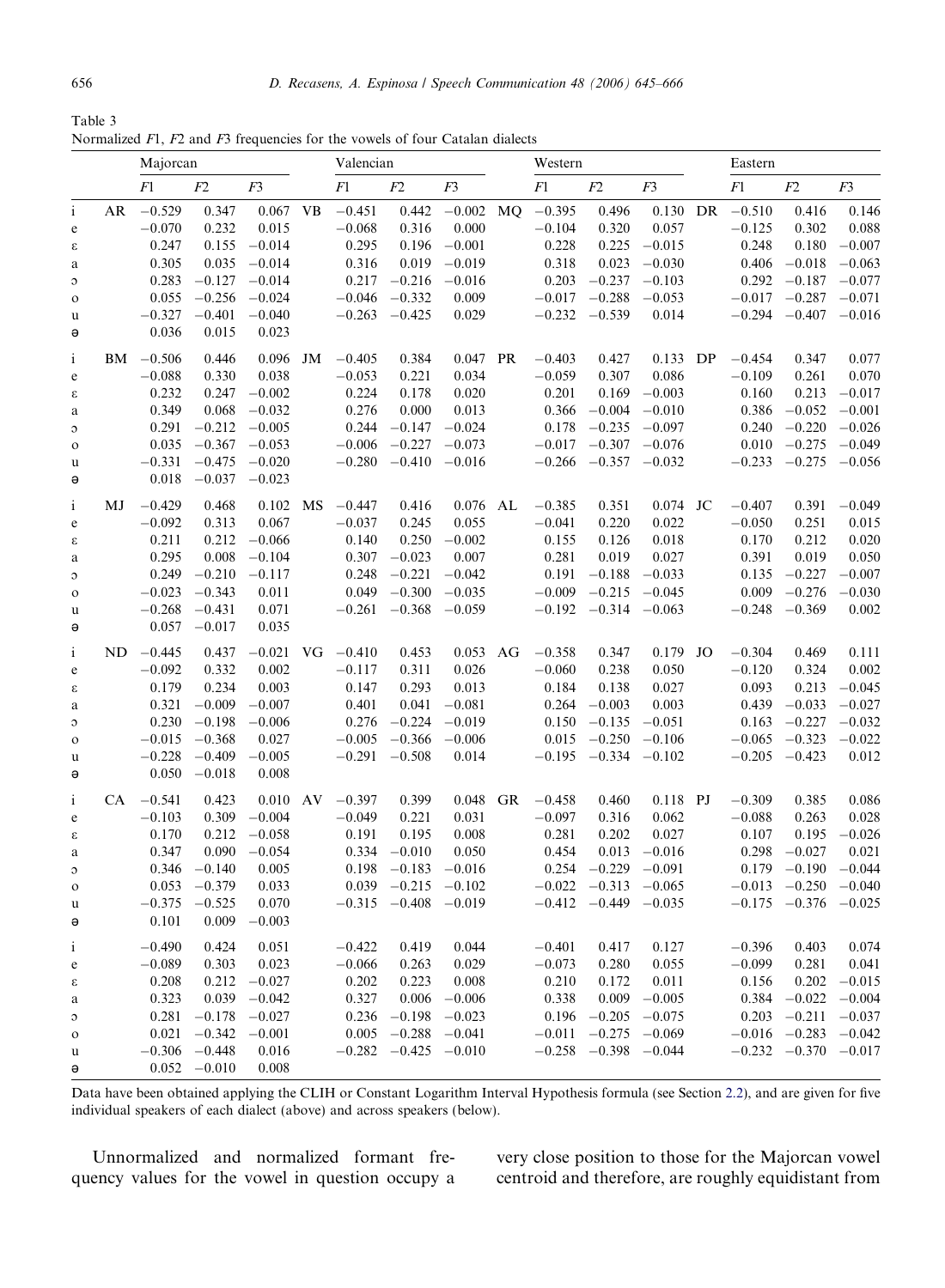<span id="page-12-0"></span>Table 4 Results for Bonferroni multiple comparisons tests on significant dialect-dependent vowel effects for the F1 data

|                                                                                                                         |         | а |         | Э |                 | u |   |
|-------------------------------------------------------------------------------------------------------------------------|---------|---|---------|---|-----------------|---|---|
| Majorcan-Valencian<br>Majorcan-Western<br>Majorcan-Eastern<br>Valencian-Western<br>Valencian-Eastern<br>Western-Eastern | **<br>× |   | **<br>× | ↘ | ***<br>***<br>∗ |   | 米 |

Significant differences are given for each vowel and dialect pair with one, two or three asterisks depending on the level of significance. The sign of the significant effects is also given  $\langle \leq, \rangle$ 'smaller than';  $>$ , 'greater than').

$$
\begin{array}{c} \ast \ p < 0.05, \\ \ast \ast \ p < 0.01. \end{array}
$$

\*\*\*  $p < 0.001$ .

those for the peripheral vowels. Moreover, data across speakers and for the individual speakers indicate that MC stressed  $\sqrt{\theta}$  has a slightly higher F1 and a lower  $F2$  (563 Hz, 1393 Hz) than the centroid (552 Hz, 1477 Hz) and therefore, may be characterized as a low and retracted central vowel.

(b) A better characterization of  $\sqrt{\theta}$  in Catalan may be achieved through inspection of data from Experiment 2 plotted in [Fig. 4](#page-13-0). The figure provides  $F1 \times F2$  values for unstressed  $\sqrt{\theta}$  in Eastern Catalan (empty triangles, top graph) and for unstressed and stressed  $\sqrt{\theta}$  in Majorcan Catalan (empty and filled triangles, bottom graph) for all contexts and speakers.

Mean  $F1 \times F2$  values for Eastern Catalan unstressed  $\sqrt{\theta}$  across consonant contexts and speakers (big empty circle, upper graph) reveal that the vowel in question is located in the center of the vowel space. Its formant frequencies are analogous to those for a prototypical schwa both across speakers  $(F1)$ 471 Hz,  $F2 = 1479$  Hz) and for each of the individual speakers. Mean  $F1 \times F2$  for Majorcan Catalan / $\Theta$ / in the lower graph show that this vowel also occupies the central space in the vowel triangle independently of whether it is stressed (big filled circle) or unstressed (big empty circle). Moreover, stressed  $\sqrt{\theta}$  has a slightly higher F1 and lower F2 than unstressed  $\sqrt{\theta}$ . a difference which was also found to hold when data for the individual speakers were taken into consideration. This difference turned out to be statistically significant for F1 ( $F(1, 84) = 27.26$ ,  $p < 0.001$ ) but not for F2. A comparison between the big empty circles in the upper and lower graphs also indicates that unstressed  $\sqrt{\Theta}$  has a lower F1 and F2 in Majorcan Catalan than in Eastern Catalan, and is therefore somewhat more close and more retracted in the former dialect vs. the latter.



Fig. 3. (Top) Dorsopalatal contact  $(Q_p)$  values for speakers of Majorcan, Valencian and Eastern Catalan. (Bottom) Mean  $Q_p$  values across speakers of each Catalan dialect.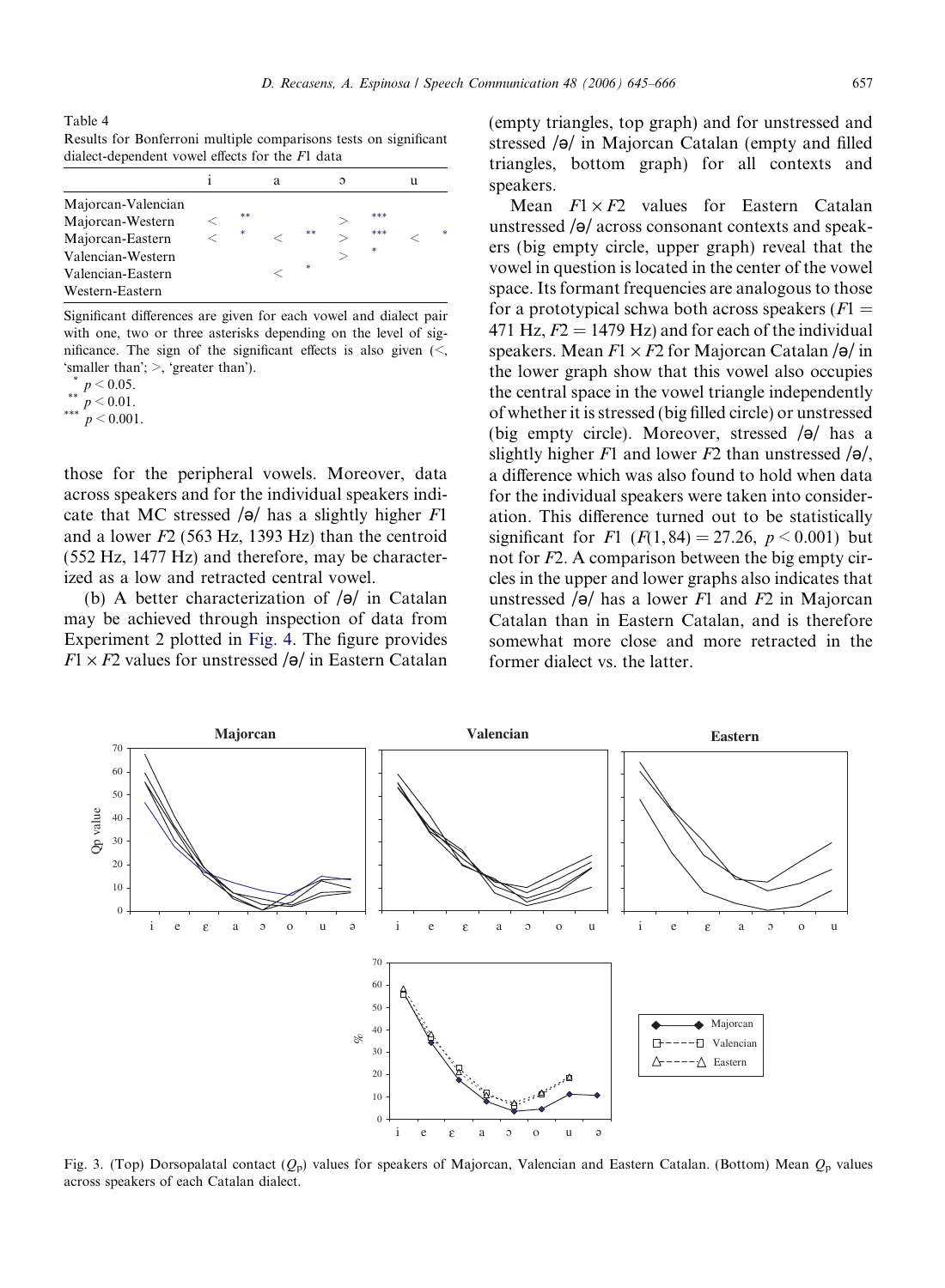<span id="page-13-0"></span>

Fig. 4. (Top)  $F1 \times F2$  values for unstressed  $\sqrt{\theta}$  in seven consonant contexts according to three Eastern Catalan speakers (empty triangles), and corresponding means (big empty circle). (Bottom)  $F1 \times F2$  values for unstressed and stressed  $\sqrt{9}$  in seven consonant contexts according to three Majorcan Catalan speakers (empty and filled triangles, respectively), and corresponding means (big empty and filled circles).  $F1 \times F2$  frequencies for /i, e,  $\varepsilon$ , a,  $\varphi$ ,  $\varphi$ ,  $\psi$ according to the same Eastern Catalan and Majorcan speakers are also given in both graphs.

It may be concluded that  $\sqrt{\theta}$  is a mid central vowel in EC and MC. Acoustic differences between unstressed and stressed  $\sqrt{\theta}$  suggest that, in agreement with data from Experiment 1, the stressed cognate is produced with a somewhat lowered and retracted tongue body.

(c) Data in both graphs of Fig. 4 reveal the existence of much contextual variability for  $\sqrt{\theta}$  whether stressed or unstressed such that F2 may be located at the front or back area of the vowel space, and F1 may vary along the high and mid vowel domains, depending on the articulatory characteristics of the contextual consonant. In addition to a main effect of stress condition for F1, ANOVAs on data for Majorcan stressed and unstressed  $\sqrt{\theta}$  yielded an effect of consonant context for  $F1$  and  $F2$  $(F(6, 84) = 7.73, p \le 0.001; F(6, 84) = 86.75, p \le$ 

0.001), which appears to be associated with two consonant groups, namely, consonants causing F1 to decrease and F2 to increase (dentoalveolar, palatal, velar) and consonants exerting the opposite formant frequency changes (labial, /r/, /l/, labiovelar).

There are however some differences between the stressed and unstressed schwa varieties. According to the bottom graph, MC stressed  $\sqrt{\theta}$  is somewhat less variable, more posterior (its F2 does not exceed 1700 Hz) and more open (its F1 always occurs above 400 Hz) than MC unstressed  $\sqrt{\theta}$ . In this respect, ANOVAs referred to above yielded a significant interaction between the stress and consonant factors for the F2 data  $(F(6, 84) = 5.07, p \le 0.001)$ but not for the F1 data. This interaction is related to the fact that consonants with a higher  $F2$  locus cause unstressed  $\sqrt{\theta}$  to exhibit a particularly high F2 frequency and thus, to be considerably front. Small formant frequency differences between the two stress-dependent allophones of schwa are comparable to those occurring between stressed and unstressed realizations of non-central vowels ([Delat](#page-20-0)[tre, 1969\)](#page-20-0).

Evidence presented so far reveals that Majorcan stressed schwa is a mid central vowel exhibiting much contextual variability. It could be considered a targetless vowel or else a vowel specified for a widely defined target at the mid central region of the vowel space.

# 3.3. Vowel space dispersion and intervocalic acoustic distances

(a) [Table 5](#page-14-0) reports dispersion measures for all four Catalan dialects and all individual speakers, i.e., mean Euclidean distances (left) and  $F1$  and  $F2$ ranges between point vowels (middle, right). Ranges correspond to the mean formant frequency values (middle) and to the maximal and minimal attested values (right).

The table shows dialect-dependent differences in the Euclidean distance measure varying in the progression Majorcan > Valencian > Western, Eastern. These differences turned out to be non-significant both for the unnormalized and normalized data according to one-way ANOVAs with dialect as the only independent variable. Two-way ANOVAs yielded a significant effect of context but not of dialect for the unnormalized data  $(F(3, 64) = 16.68$ .  $p < 0.001$ ), and a significant effect of dialect and context in the case of the normalized data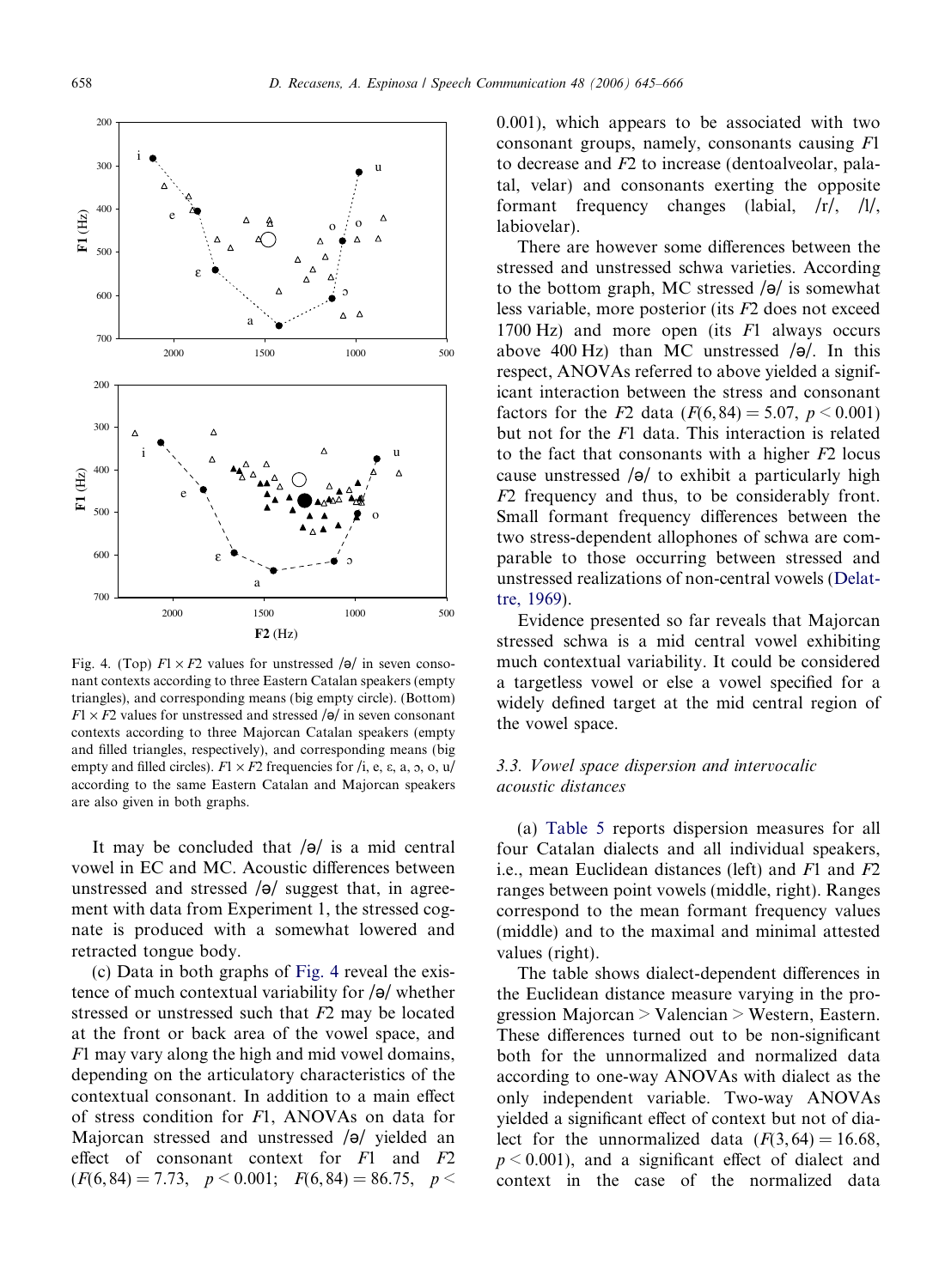<span id="page-14-0"></span>Table 5 Vowel space dispersion values and mean and maximal  $F1$  and  $F2$  ranges for unnormalized and normalized formant frequencies

|           |                | Vowel space dispersion |            | Mean formant ranges |              |            | Maximal formant ranges |              |      |            |       |
|-----------|----------------|------------------------|------------|---------------------|--------------|------------|------------------------|--------------|------|------------|-------|
|           |                | Unnormalized           | Normalized |                     | Unnormalized | Normalized |                        | Unnormalized |      | Normalized |       |
|           |                |                        |            | F1                  | F2           | F1         | F2                     | F1           | F2   | F1         | F2    |
|           | Majorcan       | 437.7                  | 0.406      | 412                 | 1253         | 0.813      | 0.873                  | 660          | 1900 | 1.190      | 1.297 |
|           | Valencian      | 418.8                  | 0.384      | 359                 | 1222         | 0.749      | 0.843                  | 540          | 1780 | 1.109      | 1.297 |
|           | Western        | 403.1                  | 0.368      | 395                 | 1186         | 0.781      | 0.771                  | 720          | 1840 | 1.256      | 1.403 |
|           | Eastern        | 401.3                  | 0.368      | 354                 | 1118         | 0.737      | 0.815                  | 600          | 1720 | 1.253      | 1.236 |
| Majorcan  | AR             | 360.4                  | 0.374      | 404                 | 1056         | 0.833      | 0.748                  | 520          | 1440 | 1.099      | 1.117 |
|           | <b>BM</b>      | 511.4                  | 0.440      | 468                 | 1415         | 0.855      | 0.921                  | 640          | 1800 | 1.190      | 1.233 |
|           | MJ             | 445.3                  | 0.396      | 370                 | 1312         | 0.724      | 0.900                  | 500          | 1680 | 1.025      | 1.244 |
|           | <b>ND</b>      | 436.3                  | 0.394      | 372                 | 1284         | 0.766      | 0.846                  | 500          | 1460 | 1.073      | 1.108 |
|           | CA             | 445.9                  | 0.441      | 443                 | 1196         | 0.888      | 0.948                  | 560          | 1580 | 1.149      | 1.244 |
| Valencian | <b>VB</b>      | 444.8                  | 0.400      | 374                 | 1275         | 0.767      | 0.867                  | 500          | 1580 | 1.025      | 1.125 |
|           | JM             | 376.0                  | 0.347      | 334                 | 1181         | 0.682      | 0.795                  | 420          | 1600 | 0.875      | 1.170 |
|           | <b>MS</b>      | 414.2                  | 0.385      | 327                 | 1138         | 0.754      | 0.785                  | 440          | 1600 | 1.041      | 1.276 |
|           | VG             | 506.6                  | 0.453      | 410                 | 1416         | 0.811      | 0.962                  | 500          | 1700 | 1.025      | 1.232 |
|           | AV             | 364.9                  | 0.359      | 349                 | 1101         | 0.731      | 0.807                  | 460          | 1400 | 1.019      | 1.099 |
| Western   | MQ             | 485.6                  | 0.408      | 453                 | 1174         | 0.713      | 1.035                  | 480          | 1820 | 1.229      | 1.090 |
|           | <b>PR</b>      | 394.4                  | 0.378      | 421                 | 886          | 0.769      | 0.785                  | 420          | 1460 | 1.253      | 1.032 |
|           | AL             | 335.6                  | 0.308      | 400                 | 1084         | 0.666      | 0.665                  | 440          | 1420 | 1.204      | 1.176 |
|           | AG             | 329.9                  | 0.312      | 407                 | 1356         | 0.623      | 0.681                  | 440          | 1340 | 0.880      | 1.196 |
|           | <b>GR</b>      | 473.5                  | 0.449      | 294                 | 1091         | 0.913      | 0.909                  | 700          | 1840 | 0.783      | 1.108 |
| Eastern   | <b>DR</b>      | 416.9                  | 0.409      | 345                 | 1529         | 0.916      | 0.823                  | 580          | 1460 | 0.999      | 1.370 |
|           | DP             | 370.4                  | 0.366      | 344                 | 1101         | 0.840      | 0.622                  | 600          | 1300 | 0.961      | 1.167 |
|           | <b>JC</b>      | 390.7                  | 0.367      | 324                 | 997          | 0.798      | 0.760                  | 560          | 1480 | 0.865      | 1.071 |
|           | JO             | 470.0                  | 0.389      | 282                 | 957          | 0.743      | 0.891                  | 480          | 1660 | 0.990      | 1.070 |
|           | P <sub>J</sub> | 377.0                  | 0.328      | 473                 | 1346         | 0.607      | 0.761                  | 380          | 1420 | 1.253      | 1.403 |

Data are presented for four Catalan dialects and for the individual speakers of each dialect.

 $(F(3, 64) = 3.06, p < 0.034; F(3, 64) = 26.24, p <$ 0.001). The dialect  $\times$  context interaction turned out to be non-significant in both one-way and twoway ANOVAs. According to Tukey post-hoc tests, the weak effect of dialect for the normalized condition was associated with barely significantly higher dispersion values for MC than for WC ( $p < 0.052$ ) and for MC than for EC ( $p \le 0.058$ ).

The absence of robust dialect-dependent differences in vowel space dispersion is consistent with vowel space dispersion values for the individual speakers in the table. Thus, dialects other than Majorcan include speakers exhibiting high mean Euclidean distances (VG in Valencian, MQ, GR in Western Catalan, JO in Eastern Catalan) while one Majorcan speaker (AR) has a relatively low dispersion value. In summary, there appears to be a trend for Majorcan to show a slightly higher degree of vowel space dispersion than the other three Catalan dialects though this trend is weak and barely significant.

Formant frequency ranges do not provide a clear picture either. In agreement with our initial hypothesis, MC exhibits larger mean formant frequency ranges than all other dialects, followed by WC in the case of  $F1$  and by VC in the case of  $F2$ . This trend does not hold for maximal formant frequency ranges however. Data for individual speakers reveal again considerable variability independently of the dialect under analysis.

Correlation values between mean Euclidean distances and vowel durations across dialects were extremely low (0.30 and 0.22 for the normalized and unnormalized data set, respectively), meaning that the two parameters are independent of each other. A comparison between the duration and dispersion values indicate that vowels are generally longer in Majorcan than in the other three dialects but that this difference is not matched by sufficiently higher dispersion values. Moreover, vowels are somewhat more dispersed but not longer in VC than in WC and EC.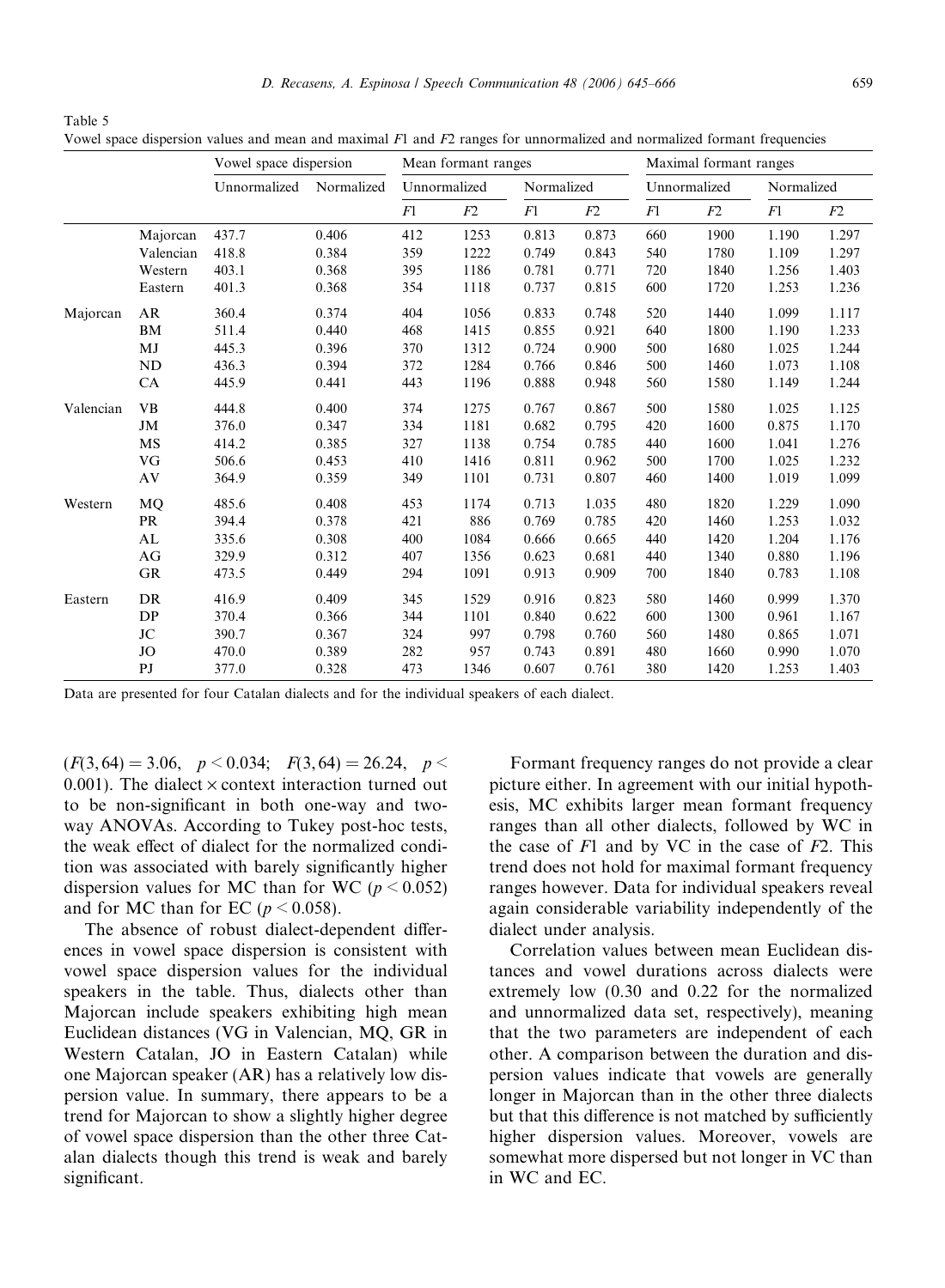(b) In order to investigate the vowel equidistance hypothesis, Fig. 5 plots differences between the normalized formant frequency values for pairs of adjacent vowels excluding  $\sqrt{\theta}$ . Intervals are presented for  $F1$  as a function of vowel height (top left graph), for  $F2$  as a function of vowel fronting (top right graph), and for the corresponding Euclidean distance measures (bottom graphs).

According to the top left graph, F1 differences for all six vowel pairs turned out to be more similar in EC (i.e., neighbouring vowels approach equidistance in this dialect) than in MC, VC and WC (i.e., distances may be larger or smaller depending on the specific vowel pair taken into consideration). In particular, the three latter dialects show smaller F1 differences in the case of vowel pairs involving mid low and low vowels (i.e.,  $\frac{\kappa}{-a}$  and  $\frac{\lambda}{-b}$ ) than in the case of pairs with high and mid high vowels (i.e., /i/-/e/, /e/-/ɛ/, /ɔ/-/o/ and /o/-/u/). It may also be seen that the  $F1$  interval size for the pair /a/-/o/ decreases in the progression  $EC > WC >$  $VC > MC$ . To a large extent, these dialect-dependent differences in intervowel spacing appear to be positively related to dialect-dependent differences in F1 frequency for specific vowels, i.e., to lower mid low vowel realizations and higher low vowel realizations in MC, VC, WC than in EC.

The two groups of dialects were also found to differ regarding the relative  $F1$  distances between

vowel pairs. Thus, shorter distances for  $\frac{\varepsilon}{\varepsilon}$  / $\frac{\varepsilon}{4}$  and  $\alpha$ /a/-/ $\alpha$  in MC, VC and WC than in EC appear to be compensated by larger distances for the higher vowel pairs  $/i/-/e$ ,  $/e/-/e$ ,  $/s/-/o$  and  $/o/-/u/$  in the three former dialects vs. the latter. Given that  $F1$  frequency ranges between the point vowels /i/ and /a/ turned out to be quite similar across dialects (see step (a) above), it may be hypothesized that this compensatory mechanism is regulated by the need to keep the overall F1 frequency range constant.

As shown in the top right graph of Fig. 5, dialects exhibit similar  $F2$  intervals for the pairs of vowels /i-u/, /e-o/ and / $\varepsilon$ - $\sigma$ / along the fronting dimension. Euclidean distances in the two lower graphs are comparable to those for  $F1$  and  $F2$  in the upper graphs, except for those for / $\varepsilon$ /-/a/ and /a/-/ $\sigma$ / which happen to be smaller and more similar across dialects than the corresponding F1 distances.

These results provide support for dialect-dependent differences in the case of specific intervowel intervals, and for a trend towards compensation between intervowel distances at the low and high edges of the vowel space.

#### 3.4. Variability

#### 3.4.1. Dialect-dependent

In order to investigate possible dialect-dependent differences in vowel variability, [Fig. 6](#page-16-0) displays



Fig. 5. (Top) Distances between normalized F1 and F2 values for adjacent vowels along the height and fronting dimensions. Results are presented separately for Majorcan, Valencian, Western Catalan and Eastern Catalan. (Bottom) Euclidean distances for the same vowel pairs.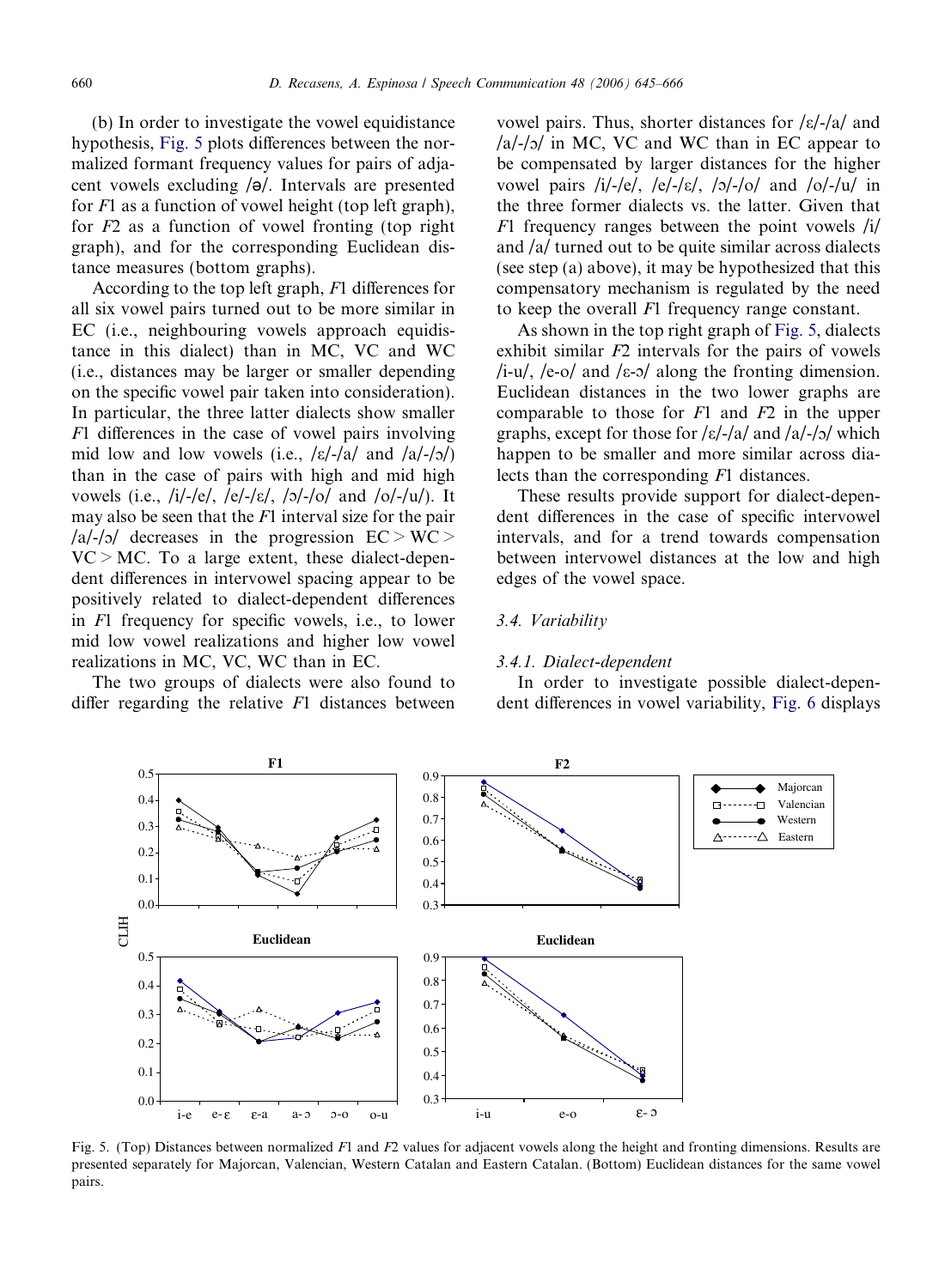<span id="page-16-0"></span>

Fig. 6. F1  $\times$  F2 values for vowels as a function of contextual labials, dentoalveolars, palatals and /l, r/ in four Catalan dialects. Ellipses with radii of two standard deviations have been drawn along axes oriented along the principal components of each vowel cluster.

ellipses containing mean  $F1 \times F2$  values for the vowels of Majorcan, Valencian, Western Catalan and Eastern Catalan in the four contextual conditions (labial, dentoalveolar, palatal, /l, r/) across repetitions and speakers.

Variability patterns for the vowels of VC, WC and EC are consistent with trends in contextual variability described in Section [3.4.2](#page-17-0) below. For all three dialects, front vowels (mostly  $\langle i \rangle$ ) are quite resistant to context-dependent effects while back vowels vary a good deal along the F2 dimension. Also as expected, MC stressed schwa is highly variable.

The most remarkable finding concerns the degree of variability for most peripheral mid vowels in Majorcan Catalan, i.e., mid low vowels (mostly  $\langle \alpha \rangle$ ) and /o/ are less variable in MC than in the other three dialects. The finding that only vowels lying close to the  $F1 \times F2$  ellipse for stressed /ə/ exhibit restricted variability suggests that variability for those vowels may be conditioned by the presence of schwa, and could be in support of the notion that MC stressed  $\sqrt{\theta}$  is specified for a mid central target. Inspection of vowel ellipses for the individual speakers of Majorcan Catalan also suggests the existence of a trend towards repulsion of peripheral vowels located near the mid central vowel region. Repulsion affects mostly formant frequency values for mid back rounded vowels in the context of dentoalveolar and palatal consonants. Less variability for /e, <sup>c</sup> , o/ in Majorcan than in Valencian, Western Catalan and Eastern Catalan could also be associated with special articulatory requirements on the production of mid or mid low vowels in the former dialect (see Section [4](#page-18-0)).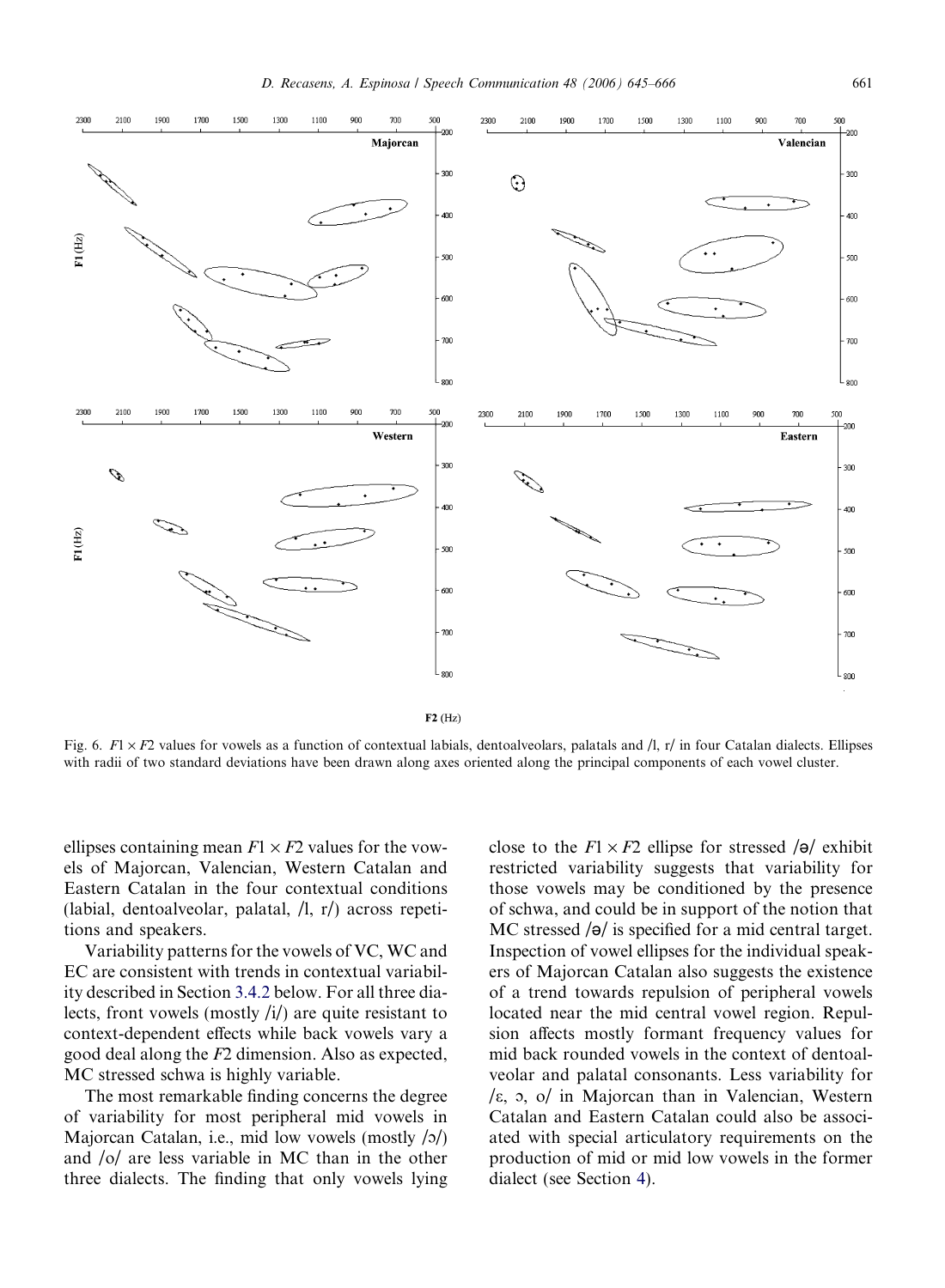#### <span id="page-17-0"></span>3.4.2. Context-dependent

Fig. 7 (upper graph) presents  $F1$  and  $F2$  standard deviations as a function of consonantal context for all Catalan vowels. According to the graph, contextual variability for  $F2$  is clearly higher for back vs. front vowels; moreover, variability degree is lower for /i/ vs. /e,  $\varepsilon$ / and higher for /u/ than for /a, 0, o/. These data are consistent with [Recasens \(1985\)](#page-21-0) in that  $\frac{1}{i}$  is most resistant and  $\frac{1}{u}$  is most variable. though not so in showing more variability for mid back vowels than for mid front vowels. Also in agreement with previous studies, differences in F1 variability are directly related to vowel height for front and low vowels  $(|a, \varepsilon| > |\varepsilon| > |i|)$  but not for



Fig. 7. (Top) Context-dependent  $F1$  and  $F2$  standard deviations for Catalan vowels. (Bottom)  $F1 \times F2$  values for Catalan vowels as a function of contextual labials, dentoalveolars, palatals and  $/l, r/$ .

back rounded vowels, and front vowels exhibit more  $F1$  variability than their back rounded cognates as a general rule. MC stressed  $\sqrt{\theta}$  exhibits a very high degree of contextual F2 and F1 variability.

Information about the coarticulatory effects from consonants on vowels is provided in the bottom graph of the figure. This graph presents an  $F1 \times F2$  plot of vowel realizations in the context of labials, dentoalveolars, palatals and /l, r/. According to the graph, mid front vowels and, to a large extent, /a/ undergo simultaneous consonant-dependent changes in  $F1$  and  $F2$  frequency, i.e.,  $F1$ decreases and F2 increases as we proceed from contextual /l, r/ and labials to contextual dentoalveolars and palatals. These patterns of C-to-V coarticulation may be accounted for by the consonant articulatory characteristics, i.e., tongue dorsum lowering and retraction and much jaw opening for /l, r/, tongue dorsum raising and fronting and little jaw opening for palatals and dentoalveolars, and lip closing for labials. C-to-V effects for back rounded vowels /5, o, u/ affect  $F2$  rather than  $F1$ , i.e.,  $F2$  for these vowels becomes higher in the neighbourhood of palatals and dentoalveolars and lower in the context of  $\frac{1}{r}$ , r/ and labials. Consonantal effects for  $\frac{1}{9}$  resemble those for  $\frac{a}{i}$  in that palatals and dentoalveolars cause this vowel to be more close and more anterior than labials and /l, r/.

#### 3.4.3. Token-to-token and speaker-dependent

[Fig. 8](#page-18-0) shows data on token-to-token variability for the three vowels  $/i/$ ,  $/a/$  and  $/u/$  as a function of consonant context and speaker. Each line within each graph corresponds to a specific contextual condition and contains one standard deviation for each speaker. Variability values are ordered from lowest to highest at the leftmost and rightmost edge of the horizontal axis, respectively.

A comparison between the height of the lines reveals the existence of analogous variability patterns to those reported in the literature (see Section [1](#page-0-0)): more F1 variability for  $\frac{a}{\tan \theta}$  than for  $\frac{h}{v}$ ,  $u$ ; differences in F2 variability decreasing in the progression  $\frac{1}{4}$  >  $\frac{1}{4}$  >  $\frac{1}{4}$ . The degree of token-to-token variability depends on the contextual environment to some extent. Thus,  $F2$  for  $\frac{1}{i}$  is often more variable in the context of  $\Lambda$ , r/ (diamonds) than in other consonant contexts, while maximal F2 variability for /a/ and /u/ occurs in the neighbourhood of palatal consonants (crosses). This is the expected finding since a long spatial distance between the articulatory configurations for the consonant and the vowel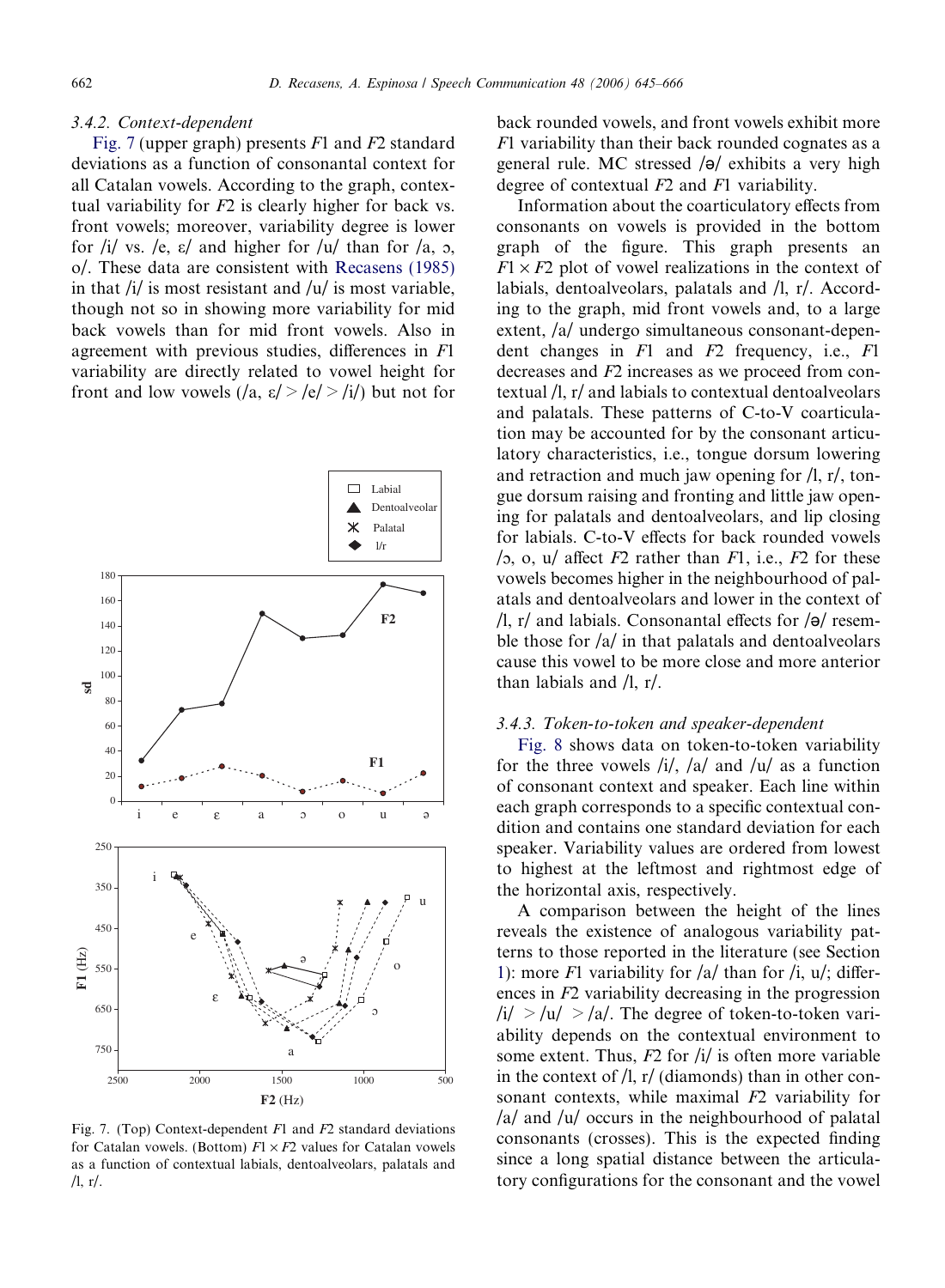<span id="page-18-0"></span>

Fig. 8. Patterns of token-to-token variability for  $\frac{1}{\sqrt{a}}$  and  $\frac{1}{\sqrt{c}}$  and  $\frac{F}{2}$  data). Lines present standard deviations computed over vowel repetititions as a function of consonant context and speaker. Variability values are ordered from lowest to highest at the leftmost and rightmost edge of the horizontal axis, respectively. Outliers, i.e., F2 and F3 standard deviations above 150 Hz, have been excluded.



Fig. 9. Patterns of speaker-dependent variability for Catalan vowels (F1 and F2 data). Lines present standard deviations computed over all speakers' data in each consonant context condition.

in these segmental combinations may result in vowel undershoot.

Fig. 9 reports data on speaker-dependent variability for Catalan vowels.  $F1$  and  $F2$  values in the graphs correspond to standard deviations over all speakers' data in each consonant condition. Vowel variability patterns in the figure are similar to those reported in Fig. 8, i.e., more  $F1$  variability for low vs. high vowels, and more F2 variability for front vs. back vowels. As a general rule, MC stressed  $\sqrt{\theta}$  is specified for a low degree of  $F1$  and  $F2$  variability which suggests that speakers have little difficulty in achieving the articulatory configuration for this vowel.

#### 4. Discussion

## 4.1. Vowel dispersion and vowel system size

A central goal of our investigation was to find out whether the vowel systems of four Catalan dialects exhibiting the same number of peripheral vowels occupy the same  $F1 \times F2$  space or not. A related issue was to determine whether stressed schwa in Majorcan Catalan would count as an additional vowel and cause the vowel system to expand.

Results reported in this paper reveal that stressed schwa is realized as a mid central vowel occupying a somewhat lower and more retracted position than unstressed  $\sqrt{\theta}$  and produced with little dorsopalatal contact but no pharyngeal constriction. Though not involving a back lingual constriction, it remains unclear whether stressed schwa should be specified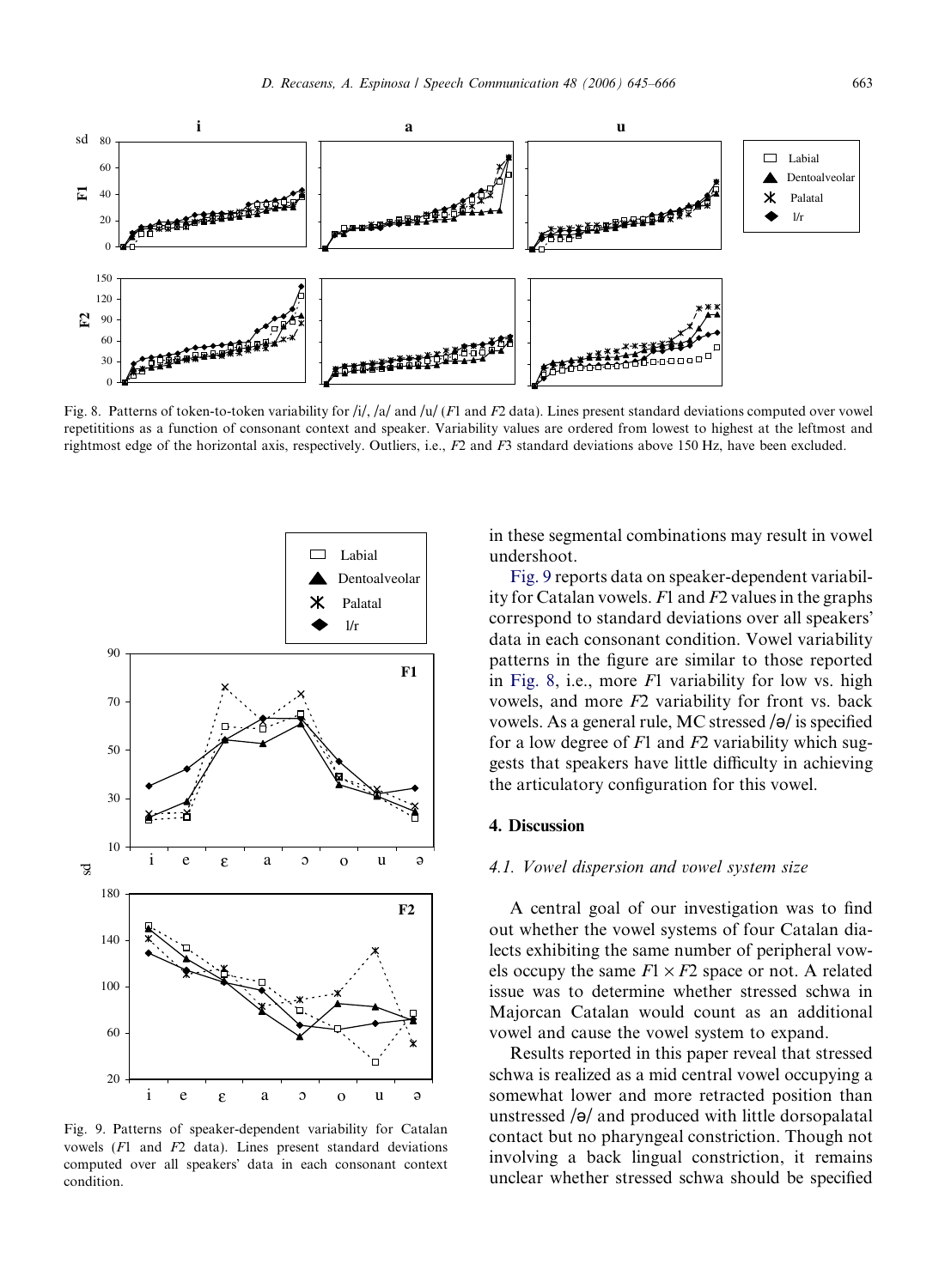for no target or for a mid central target. Indeed, as suggested by other languages in Section [1,](#page-0-0) the vowel in question is highly variable but acoustic variability is confined to  $F2$  rather than to  $F1$  and to the mid vowel region rather than to the high or low vowel regions. Moreover, the fact that it allows for little speaker-dependent and token-to-token variability suggests that speakers succeed quite easily in achieving an appropriate articulatory configuration for this vowel.

Assuming that schwa is not completely targetless, the Adaptive Dispersion Theory would predict that the eight vowel system of Majorcan Catalan should expand to a larger extent than the seven vowel systems of Valencian, Western Catalan and Eastern Catalan. Data reported in the Results section do not confirm a strong version of this hypothesis. As expected, Valencian, Western Catalan and Eastern Catalan turned out to exhibit similar degrees of vowel dispersion. In comparison to the other three Catalan dialects, Majorcan Catalan showed slightly higher but barely significant vowel space dispersion values. There was also a trend for formant frequency ranges between point vowels to be larger in Majorcan though not clearly so when maximally and minimally attested formant frequency values were taken into consideration. This finding appears to be in agreement with the observation that vowel expansion does not apply unless languages have a considerable number of vowels [\(Livjn, 2000](#page-21-0)).

It was hypothesized that, in addition to overall vowel dispersion, vowel system size could affect individual vowel variability. As expected, similar degrees of contextual variability for individual vowels were found to hold for the seven vowel systems of Valencian, Western Catalan and Eastern Catalan. However, mid vowel variability was less in Majorcan than in the other three dialects. This finding may be attributed to two different factors. One possible explanation is that, while playing a negligeable role in overall vowel space expansion, stressed schwa influences the degree of variability for neighbouring vowels by repelling their formant frequencies lying too close to the mid central region. Little variability for Majorcan mid or mid low vowels may also occur if those vowels are particularly tense and long. Long and tense English  $\ell$ ,  $\alpha$ ,  $\alpha$ have also been reported to exhibit little contextdependent variability ([Stevens and House, 1963\)](#page-21-0).

An analysis of individual vowel variability for vowel systems with stressed  $\sqrt{\theta}$  in other languages besides Catalan is needed in order to determine

whether schwa behaves neutrally with respect to vowel system dispersion ([Schwartz et al., 1997](#page-21-0)), and whether it may have a more local dispersion effect or not.

## 4.2. Intervocalic distances

Another research topic was intervocalic spacing the prediction being that all Catalan dialects ought to show similar formant frequency distances between adjacent peripheral vowels given that they all share the same number of non-central vowel phonemes.

This paper supports a version of the Adaptive Dispersion Theory which takes into account dialect-dependent differences in articulatory setting. A major finding was that dialects may differ regarding the formant frequency distances for specific vowel pairs. In particular, formant frequency intervals between mid low and low vowels turned out to be smallest for Majorcan and largest for Eastern Catalan, those for Valencian and Western Catalan falling in between. This dialect-dependent difference appears to be related to mid low and low vowel production, namely, to a lower realization of  $|o|$  and, less so,  $\frac{\epsilon}{\epsilon}$ , and to a higher and somewhat more anterior realization of /a/, in those dialects exhibiting shorter intervocalic distances.

Data on vowel distribution along the height dimension suggest that  $F1$  frequency distances between adjacent vowels tend to compensate with each other such that the maximal  $F1$  range between the point vowels  $\frac{1}{4}$  and  $\frac{1}{4}$  is kept constant. Data for Majorcan, Valencian and Western Catalan reveal indeed that small distances between mid low and low vowels are compensated with large distances between high and mid high vowels and between mid high and mid low vowels. Eastern Catalan shows similar F1 distances between all pairs of adjacent vowels differing in height.

In combination with data on vowel dispersion reported in the previous section, this claim could be interpreted in support of a non-strict version of the Adaptive Dispersion Theory. Thus, while specific intervocalic distances may not necessarily be the same across dialects, dialects exhibiting the same vowel system size tend towards comparable degrees of overall vowel dispersion.

## 4.3. Variability patterns

Patterns of vowel variability appeared to be conditioned differently by contextual and non-contex-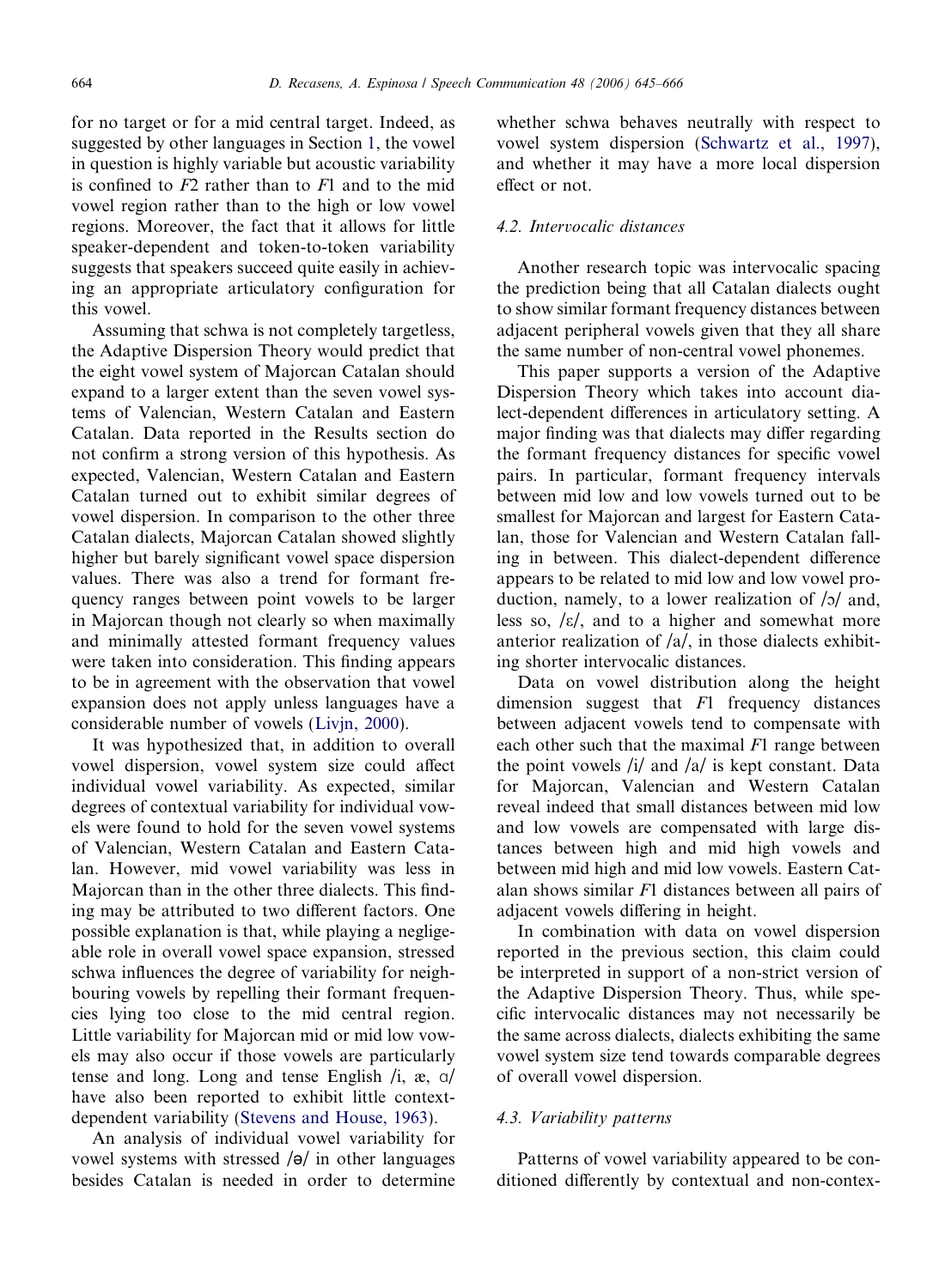<span id="page-20-0"></span>Contextual variability may be attributed to the articulatory requirements involved in vowel production. The finding that  $F2$  variability increases with vowel opening and backing is in support of the hypothesis that, while tongue dorsum raising blocks lingual coarticulation, a relatively unconstrained tongue blade and predorsum for low vowels, back rounded vowels and schwa allows changes in tongue front height to occur. F2 variability also increases with lip unrounding for back rounded vowels. Differently from results reported in previous papers, F2 variability was less for mid front than for mid back vowels. F1 variability increases with vowel height (also for  $\sqrt{\theta}$ ), and is less for mid back vs. mid front vowels perhaps since lip rounding prevents considerable variation in oral opening degree from taking place.

C-to-V effects are also conditioned by the relative compatibility between the articulatory gestures for adjacent vowels and consonants. In general, effects become most prominent when the target vowel is surrounded by consonants produced with antagonistic gestures. Thus, F1 frequency is generally higher in the context of consonants produced with a lower jaw (dark  $/1/$ , trill  $/r/$ ) than in those showing more jaw raising (palatals). Lingual effects on low, back rounded vowels and schwa occur at the unconstrained tongue front next to palatal and dentoalveolar consonants, and involve a reduction in front cavity size and a raising of the F2 frequency. Effects on /i/ involve tongue dorsum lowering at the place of articulation and are mostly due to consonants produced with a low predorsum position and postdorsum retraction (dark /l/, trill /r/, /w/).

Regarding non-contextual variability, our data agree with those in the literature in showing more F1 variation for open vs. close vowels, and more F2 variation for front vs. low and back rounded vowels. These results suggest that random variability depends inversely on the precision involved in achieving the articulatory target for a given vowel in a specific segmental context. Thus, speakers appear to be more accurate in combining lip protrusion and a dorsovelar constriction for back rounded vowels (and in achieving an articulatory configuration for stressed  $\sqrt{\theta}$  than in achieving the appropriate constriction location for  $\frac{1}{4}$  or the appropriate degree of oral opening for  $/a$ . This scenario is con-

sistent with the finding by Perkell and colleagues that vowels ought to be most variable in tongue constriction fronting for /i/ and in tongue predorsum height for /a/.

Majorcan schwa resembles /u/ in being specified for a low degree of non-contextual variability but for much context-dependent variation. It thus appears that speakers do not have much difficulty in reaching the appropriate articulatory configuration for this vowel in a random task.

## Acknowledgements

This research was funded by project BFF2003- 09453-C02-01 of the Ministry of Science and Technology of Spain and FEDER, and by project 2001SGR425 of the Generalitat de Catalunya. I would like to thank two anonymous reviewers and Joaquín Romero for comments on previous manuscript versions.

#### References

- Adank, P., 2003. Vowel Normalization. A Perceptual-Acoustic Study of Dutch Vowels. Ponsen & Looijen, Wageningen.
- Bates, S.A., 1995.Acoustic characterisation of schwa: a comparative study. In: Elenius, K., Branderud, P. (Eds.), Proc. XIIIth Internat. Congress of Phonetic Sciences, Arne Strömbergs Grafiska, 3, Stockholm, pp. 230–233.
- Bradlow, A., 1995. A comparative study of English and Spanish vowels. J. Acoust. Soc. Amer. 97, 1916–1924.
- Bradlow, A.R., Torretta, G.M., Pisoni, D.B., 1996. Intelligibility of normal speech I: global and fined-grained acoustic– phonetic talker characteristics. Speech Comm. 20, 255–272.
- Browman, C.P., Goldstein, L., 1992. ''Targetless'' schwa: an articulatory analysis. In: Kingston, J., Beckman, M.E. (Eds.), Papers in Laboratory Phonology II. Gesture, Segment, Prosody. Cambridge University Press, Cambridge, pp. 26–56.
- Christov, P., 1987. Computer aided analysis of stressed and unstressed Bulgarian vowels from 30 male and 30 female speakers. In: Proc. XIth Internat. Congress of Phonetic Sciences, 3, Tallinn, Academy of Sciences of the Estonian S.S.R., pp. 121–124.
- Delattre, P., 1969. An acoustic and articulatory study of vowel reduction in four languages. Int. Rev. Appl. Linguist. 7, 295–325.
- Disner, S.F., 1983. Vowel quality: the relation between universal and language-specific factors. UCLA Working Papers in Phonetics 58.
- Fant, G., 1960. Acoustic Theory of Speech Production. The Hague, Mouton.
- Flemming, E.S., 2002. Auditory Representations in Phonology. Routledge, New York and London.
- Gick, B., 1999. A gesture-based account of intrusive consonants in English. Phonology 16, 29–54.
- Gick, B., Min Kang, A., Whalen, D.H., 2002. MRI evidence for commonality in the post-oral articulations of English vowels and liquids. J. Phonet. 30, 357–372.